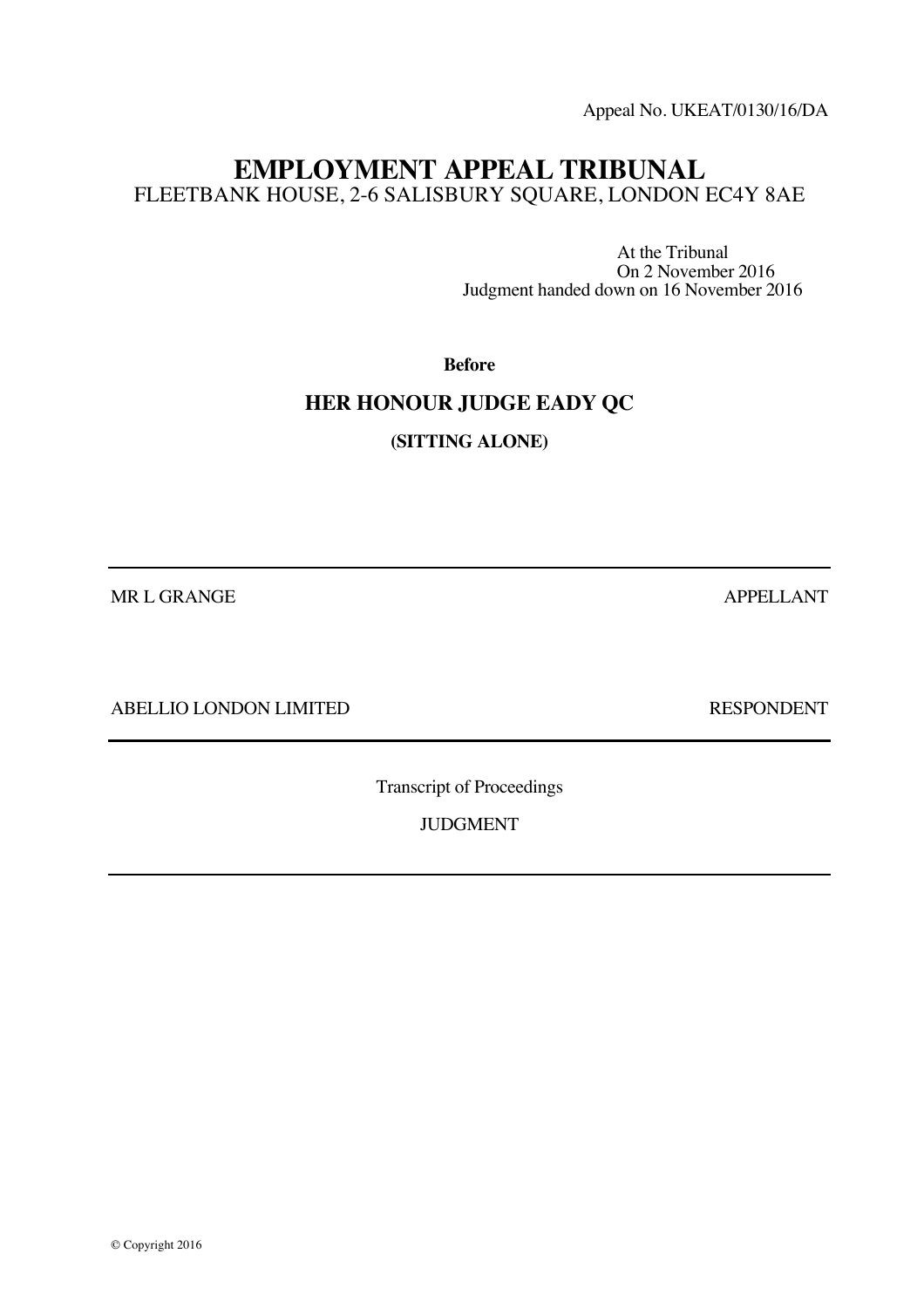# **APPEARANCES**

For the Appellant MR PHILIP ENGELMAN (of Counsel) Direct Public Access

For the Respondent MR STEVEN MEYERHOFF (Solicitor) Backhouse Jones Solicitors The Printworks Hey Road Clitheroe Lancashire BB7 9WD

UKEAT/0130/16/DA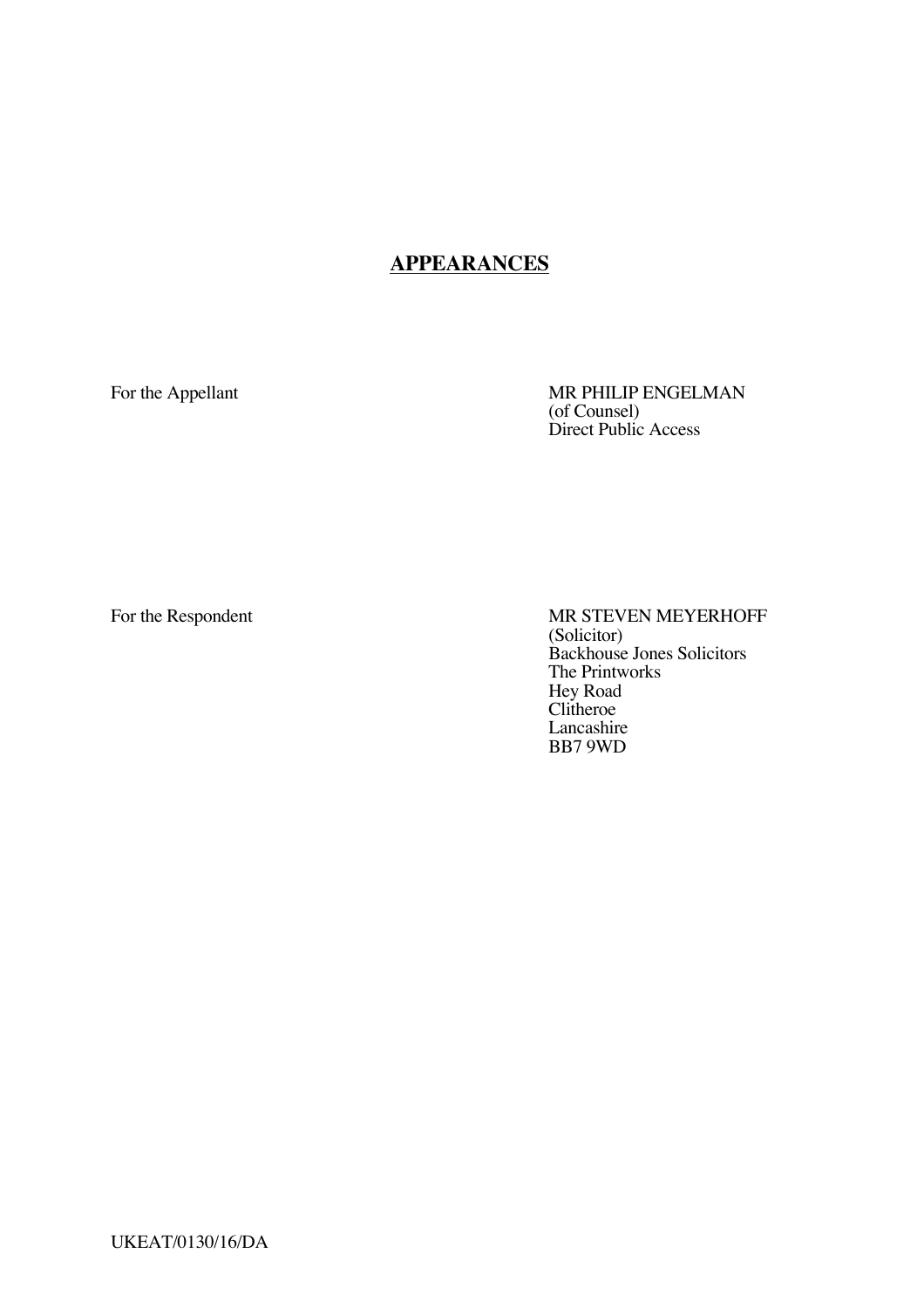#### **SUMMARY**

### **WORKING TIME REGULATIONS**

#### *Working Time Regulations 1998 - rest breaks - Regulations 12(1) and 30(1)*

Prior to July 2012, the Claimant had an eight and a half hour working day, paid for eight hours, with the intention that he take a half hour unpaid lunch break (although the nature of his work meant that this could be difficult to fit into the working day). On 16 July 2012, the Respondent emailed the Claimant expressing its expectation (at best) or instruction (at worst) that he was to work straight through for eight hours, without the half hour break, but then to leave earlier than he would have done before. In July 2014, the Claimant lodged a grievance complaining that he had been forced to work without a break, which had contributed to a decline in his health.

Determining the Claimant's complaint that he had been denied his entitlement to a 20 minute uninterrupted rest break, as provided by Regulation 12(1) **Working Time Regulations 1998** ("the WTR"), the ET considered it was required to follow the approach laid down by the EAT in **Miles v Linkage Community Trust Ltd** [2008] IRLR 602, which had held that there had to be an actual refusal of a request to exercise the right to a rest break in order to give rise to a legal liability under the **WTR**. Adopting that approach, the ET concluded:

> (1) Prior to July 2012, the Claimant's work arrangements had allowed for a half hour break, consistent with his entitlement under Regulation 12(1). Even if it was often difficult to take that break, that did not mean the Respondent had "refused" to permit the Claimant to exercise his right.

> (2) By its email of 16 July 2012, the Respondent had (at best) stated its expectation or (at worst) instructed the Claimant, that he should work through for eight hours without a break. Until his grievance, however, the Claimant had not actually made a request for a break. Although his grievance had included such a request, there was no evidence - at least by the time of the ET claim - that the Respondent had in fact refused it.

The claim was therefore dismissed. The Claimant appealed.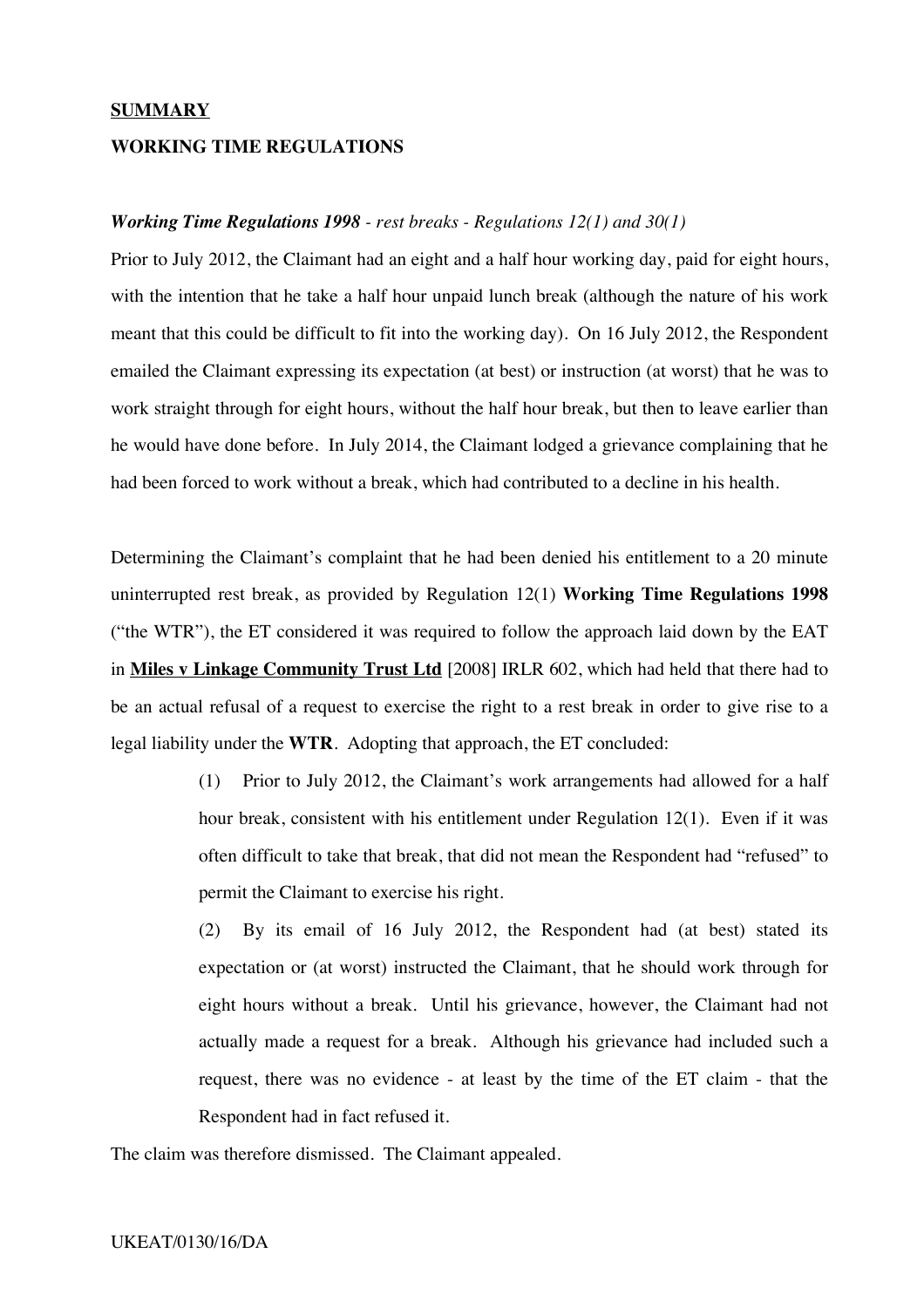## Held: *allowing the appeal*

There were conflicting decisions of the EAT on the approach to be taken to rights to rest under the **WTR**. As the **WTR** had been introduced to implement the **Working Time Directive** ("the WTD"), it was appropriate to consider the language and purpose of the **WTD**, as explained by the Court of Justice in **Commission v UK** C-484/04 [2006] IRLR 888. Adopting that approach, it was clear that the construction of the **WTR** allowed by the EAT in **Scottish Ambulance Service v Truslove** UKEATS/0028/11 was to be preferred to that in **Miles**. As the ET's reasoning followed the approach laid down in **Miles**, the appeal would be allowed and the case remitted for determination of the issues in the light of this Judgment.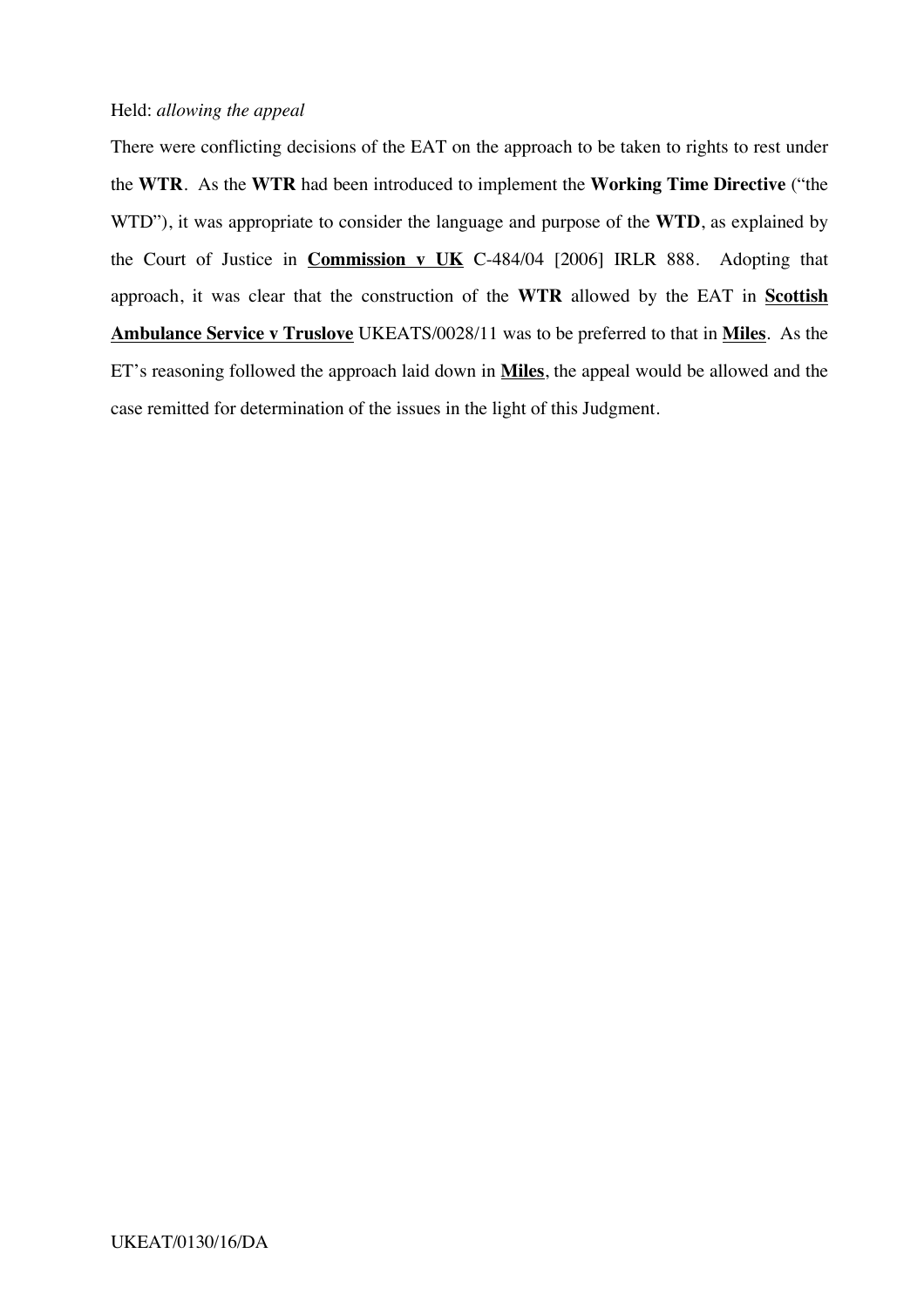**A**

**B**

**C**

**D**

**E**

**F**

**G**

**H**

## **HER HONOUR JUDGE EADY QC**

## **Introduction**

1. This case raises an important question as to the correct construction of a worker's entitlement to a rest break under Regulation 12(1) of the **Working Time Regulations 1998** ("the WTR"), in particular whether the approach laid down by the EAT (HHJ McMullen QC presiding) in **Miles v Linkage Community Trust Ltd** [2008] IRLR 602 (followed in **Carter v Prestige Nursing Ltd** UKEAT/0014/12) is correct, given the need to interpret the **WTR** so as to give effect to EC Directive 2003/88/EC (the **Working Time Directive**; "the WTD").

2. In giving this Judgment, I refer to the parties as the Claimant and Respondent, as below. The appeal is that of the Claimant, against a Judgment of the London (South) Employment Tribunal (Employment Judge Balogun, sitting with members Mrs Wickersham and Mr Henderson, on 18-19 May, and in chambers on 24 July 2015; "the ET"), sent to the parties on 3 August 2015; by which the ET dismissed the Claimant's claim that the Respondent had acted unlawfully in refusing him rest breaks under the **WTR**. The appeal was permitted to proceed after a hearing under Rule 3(10) **EAT Rules 1993** before the Hon Mrs Justice Simler DBE (President). The Respondent resists the appeal, essentially relying on the reasoning of the ET.

3. Before the ET the Claimant was represented by a trade union official but Mr Engelman of counsel has acted for him *pro bono,* both at the Rule 3(10) Hearing (then under ELAAS) and today; the Court is very grateful to him for providing his services on a voluntary basis (as, no doubt, is the Claimant). Mr Meyerhoff has acted for the Respondent throughout. Both advocates are to be commended for their helpful and focused submissions.

#### **The Relevant Background and the ET's Conclusions and Reasoning**

4. The Respondent had employed the Claimant, initially, from September 2009, as a bus driver and subsequently, from June 2011, as a Relief Roadside Controller, known as an "SQS".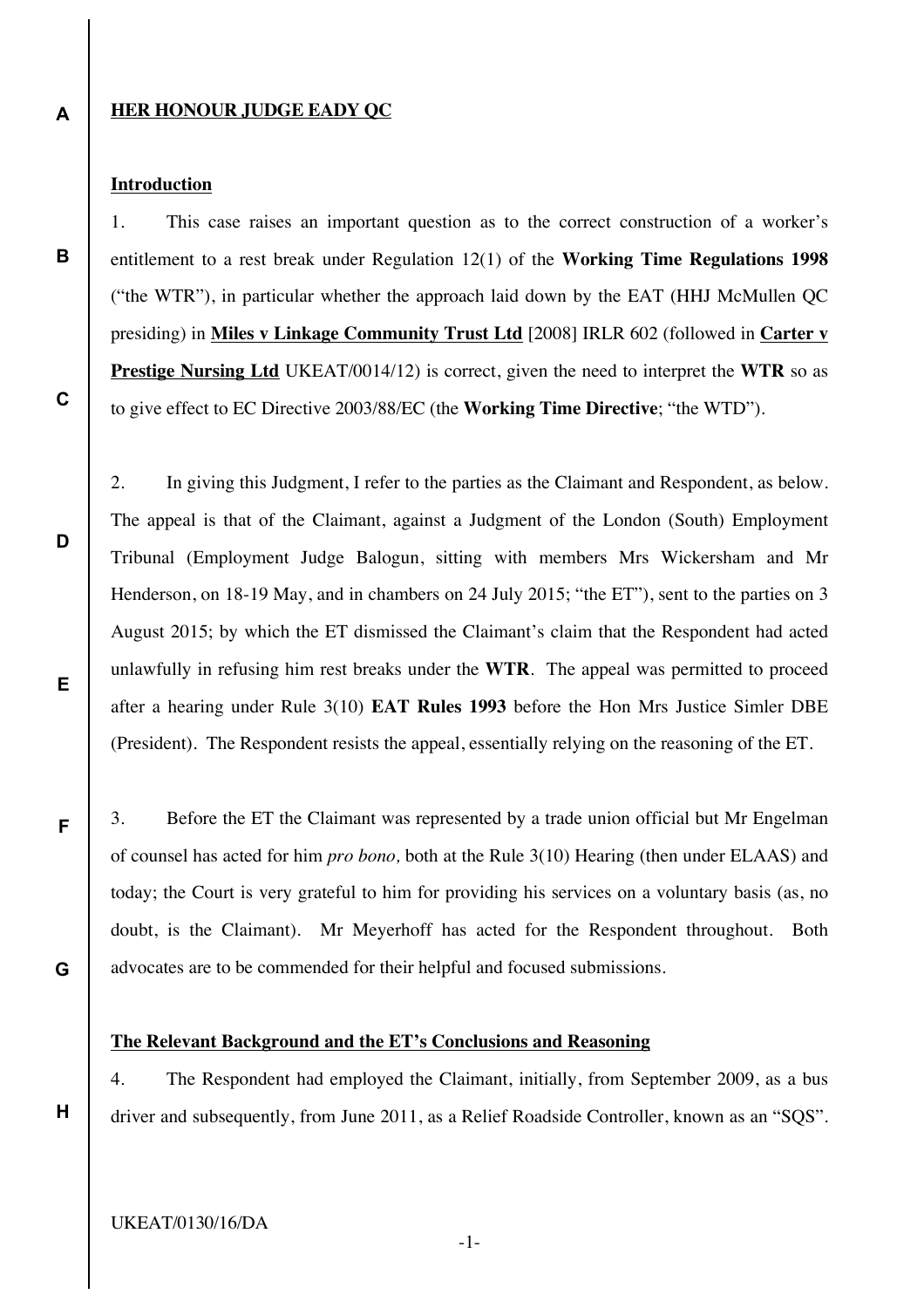The role of an SQS is to monitor the arrival and departure times of a bus service, regulate the frequency of the service and adjust it to traffic conditions, as necessary.

5. As a bus driver, the Claimant's rest breaks were scheduled at fixed times each day. That was not the position for him as an SQS. In that role the Claimant's working day initially lasted eight and a half hours, the half hour being unpaid and treated (at least by the Respondent) as a lunch break, albeit that - given the responsive nature of the SQS role - it could be difficult to take that break. In recognition of the practical difficulties of fitting in a break during the working day, from July 2012, the length of the working day for SQSs changed to eight hours, the idea being that they would work through without a break and finish a half hour earlier.

6. In determining whether or not the Claimant had been refused a rest break for the purposes of the **WTR**, the ET had regard to the case of **Miles v Linkage Community Trust Ltd** [2008] IRLR 602 EAT, in which it had been held that a refusal of a rest break had to be a distinct act in response to a worker's attempt to exercise his or her right, the employer's default thus arising only where there was a deliberate act of refusal; "refusal" being given its dictionary meaning, that is "*an act of refusing, a denial or a rejection of something demanded or offered*".

7. The ET found that, prior to July 2012, the half hour lunch break incorporated the 20 minute uninterrupted break required by Regulation 12(1) **WTR** (the Claimant's daily working time being more than six hours). Prior to July 2012, the Claimant might not have known of his entitlement but he was not "refused" a rest break as required by **Miles**; he had been free to take a half hour break, as and when convenient. On the evidence, it might have been difficult to fit in a break because of the work schedule but that did not mean there was a refusal.

8. On 16 July 2012, an email was sent to the Claimant concerning a change to the working hours of SQSs, which expressed the Respondent's expectation that they would work eight hours without a break. This was described as an agreement but the ET found:

> **"20. … agreement was only sought from those SQSs who were present at the meeting. The claimant was not there and we were told that 2 SQSs dissented at the time (although they agreed subsequently) … the agreement reached with the SQSs was not a Workforce**

UKEAT/0130/16/DA

**A**

**B**

**C**

**D**

**E**

**F**

**G**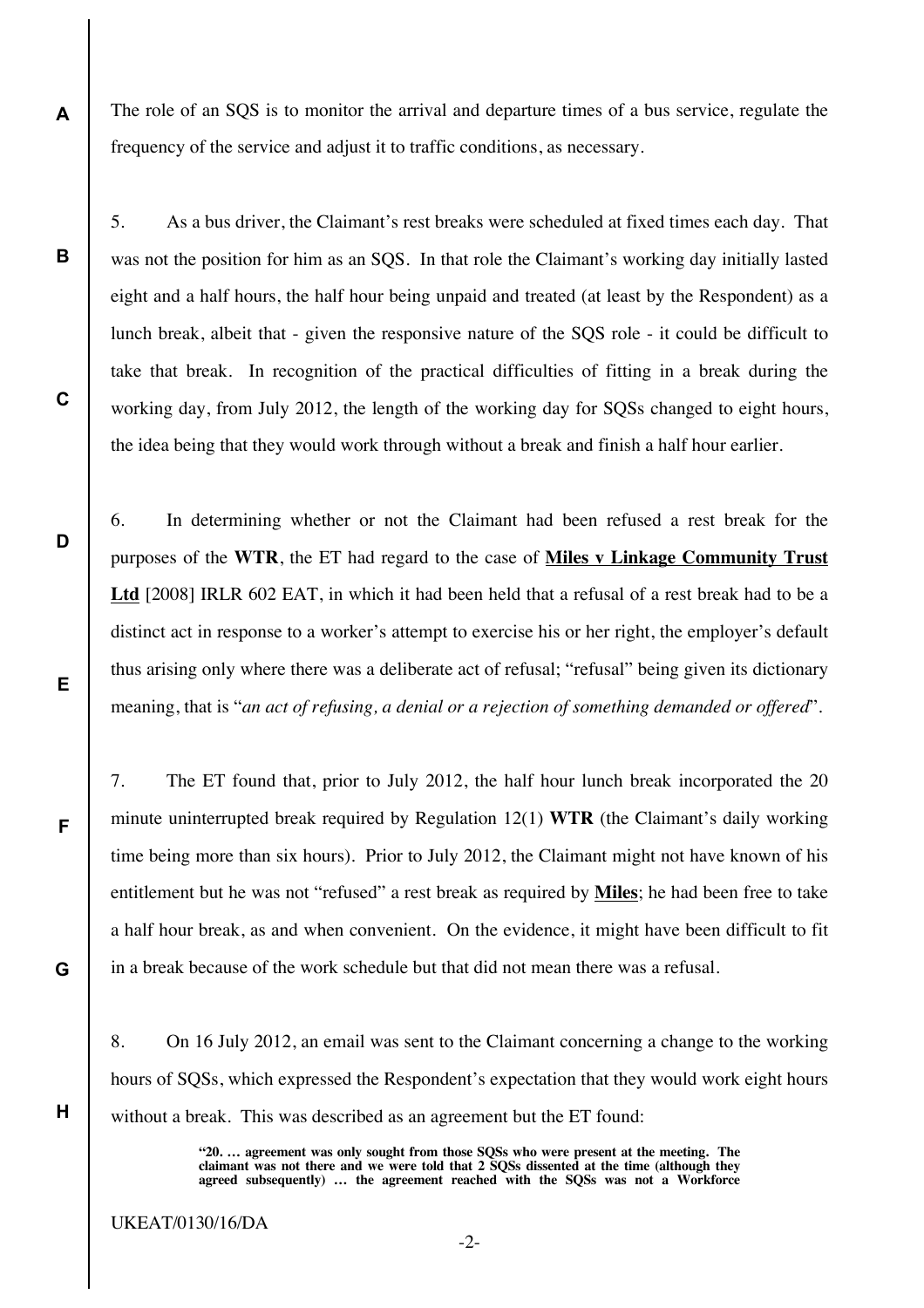**Agreement, as it did not meet the conditions of para 1 Schedule 1 WTR (it was not in writing for a start) [it] did not therefore have the effect of modifying or excluding the statutory entitlement to a rest break but that is what it purported to do. …"**

9. The ET asked itself whether the Respondent's "expectation", as communicated to the Claimant, amounted to a "refusal". It concluded it was not: it was at best an expectation, at worst an instruction. In either event, it was not a refusal of a request as envisaged by **Miles**.

10. On 14 July 2014, the Claimant submitted a grievance, complaining that, for two and a half years, he had been forced to work without a meal break, which had impacted upon his health (he was then signed off work sick in relation to an on-going condition). The grievance was heard on 30 September 2014 but ultimately rejected, the outcome letter being sent out on 23 January 2015. Meanwhile, on 18 November 2014, the Claimant had lodged his ET claim.

**D**

**E**

**F**

**G**

**H**

**A**

**B**

**C**

11. The ET accepted that implicit within the Claimant's grievance was a request for daily rest breaks. It observed, however, that the grievance outcome post-dated the commencement of the ET proceedings and was "*therefore irrelevant for our purposes*". Whilst allowing that the grievance hearing had preceded the ET claim, the ET rejected any suggestion that anything had happened at that hearing which might be construed as a refusal of the request. More generally, the ET recorded that the notes from the grievance hearing made clear:

> **"23. … the claimant had not made any requests of his line manager(s) for a rest break at any time after the 2012 email. The explanation for why he did not do [so] can be found in the notes: he thought that if he brought it to the attention of his line manager, he would be sent back to driving duties. Whilst the Claimant may not have explicitly requested a rest break, we know from the evidence of Mr Smith [the Respondent's Roadside Controller] that the Claimant told him that he was not happy working an 8 shift without a break. Mr Smith told us that breaks could be taken as and when but 30 minutes could not normally be taken in one go. … it does not appear that he made the Claimant aware of this, which is unfortunate."**

12. Having thus reached the conclusion that the Claimant's claim should be dismissed because there had never been a refusal of a rest break by the Respondent, the ET was, nevertheless, concerned about the working arrangements in place, observing:

> **"27. Notwithstanding our judgment, we are concerned that the Respondent appears to have agreed/condoned working arrangements which discourage employees from taking their statutory rest breaks. This runs contrary to the health and safety aims of the Working Time Directive upon which the Working Time Regulations are based. The Regulations do allow for flexibility in rest breaks to be achieved by means of a properly constituted Workforce Agreement. The Respondent has a recognised trade union and it seems to us that in this particular case, an agreement could have been reached which met the needs of the service but at the same time assured employees such as the Claimant that they were still entitled to take a proper rest break at a convenient point during their shift. The Respondent was aware of the**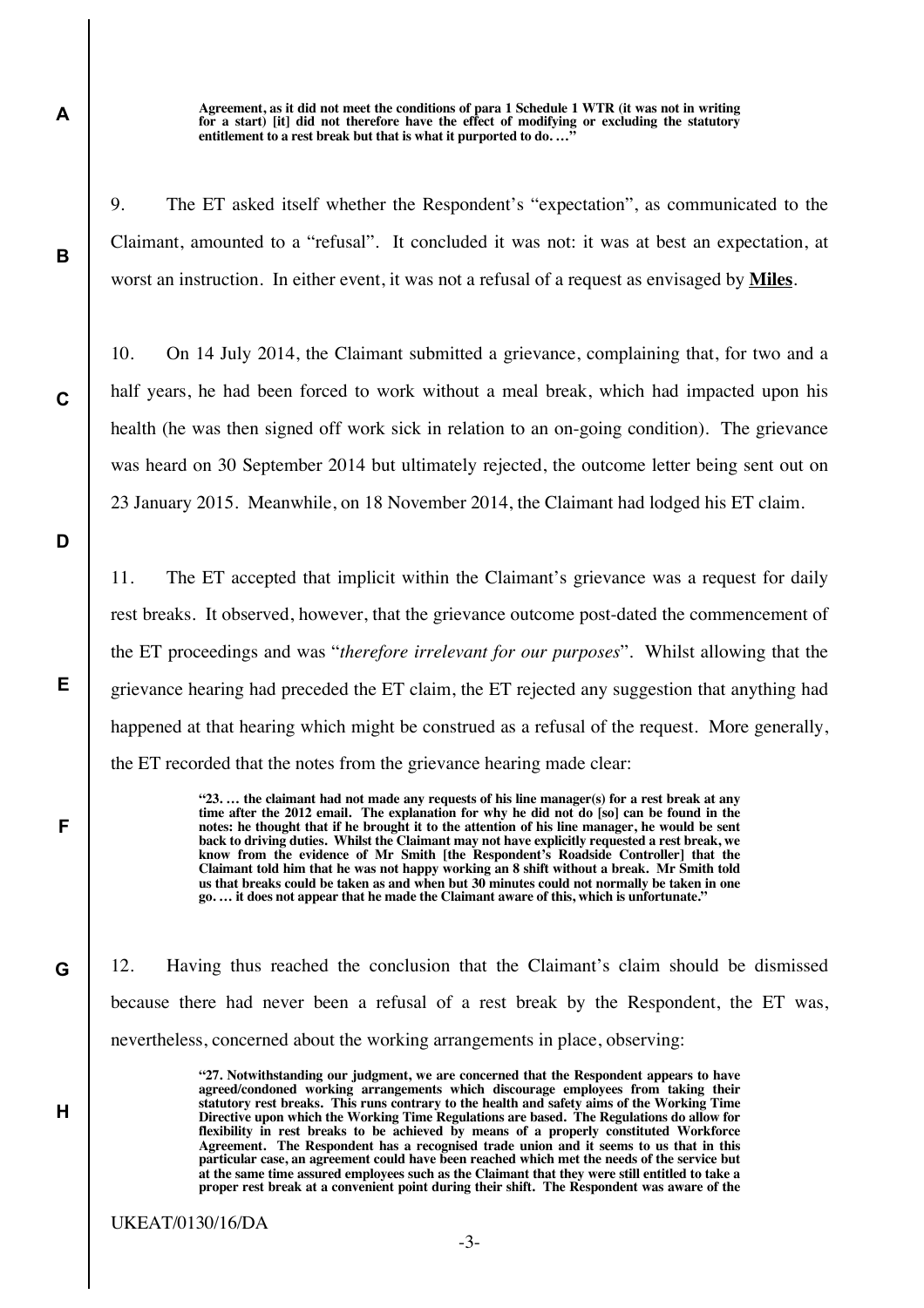**Claimant's specific need for regular rest breaks and had it acted promptly in addressing his**  concerns we feel certain that these proceedings could have been avoided....

## **The Appeal**

13. By his appeal, the Claimant takes issue with the ET's requirement that there needed to be some express refusal on the part of the Respondent - a requirement that flowed from the approach adopted by the EAT in **Miles**. Although initially rejected on the paper sift, at the Rule 3(10) Hearing, Simler P allowed that it was reasonably arguable that both the case of **Miles** and, subsequently, **Carter v Prestige Nursing Ltd** UKEAT/0014/12 failed to fully accord with the purpose of the **WTD** and the appeal should thus be permitted to proceed on this basis. She rejected, however, an argument that the ET had erred in failing or refusing to consider events post-dating the claim, with reference to the Claimant's grievance: although the ET held the grievance to be irrelevant because the outcome post-dated the ET proceedings, it had referred to the grievance hearing and found nothing had been said or done such as to amount to a refusal by the Respondent to permit the Claimant to have a rest break.

### **The Relevant Legislative Provisions and Discussion of the Case Law**

#### 14. By Regulation 12 **WTR** it is provided:

**"12.** *Rest breaks*

**(1) Where a worker's daily working time is more than six hours, he is entitled to a rest break.**

**(2) The details of the rest break to which a worker is entitled under paragraph (1), including its duration and the terms on which it is granted, shall be in accordance with any provisions for the purposes of this regulation which are contained in a collective agreement or a workforce agreement.**

**(3) Subject to the provisions of any applicable collective agreement or workforce agreement, the rest break provided for in paragraph (1) is an uninterrupted period of not less than 20 minutes, and the worker is entitled to spend it away from his workstation if he has one.**

**…."**

15. Thus, where their daily working time is more than six hours, an adult worker is entitled to an uninterrupted rest break of not less than 20 minutes, which they are entitled to spend away from any workstation. Details of the rest break, including its timing and duration and the terms on which it is granted, may be stipulated in a collective or workforce agreement, which might modify or even exclude the right (see Regulation 23(a) **WTR**). In the absence of such an exclusion or modification, the timing of the break is a matter for agreement, or may be

**B**

**C**

**D**

**E**

**F**

**G**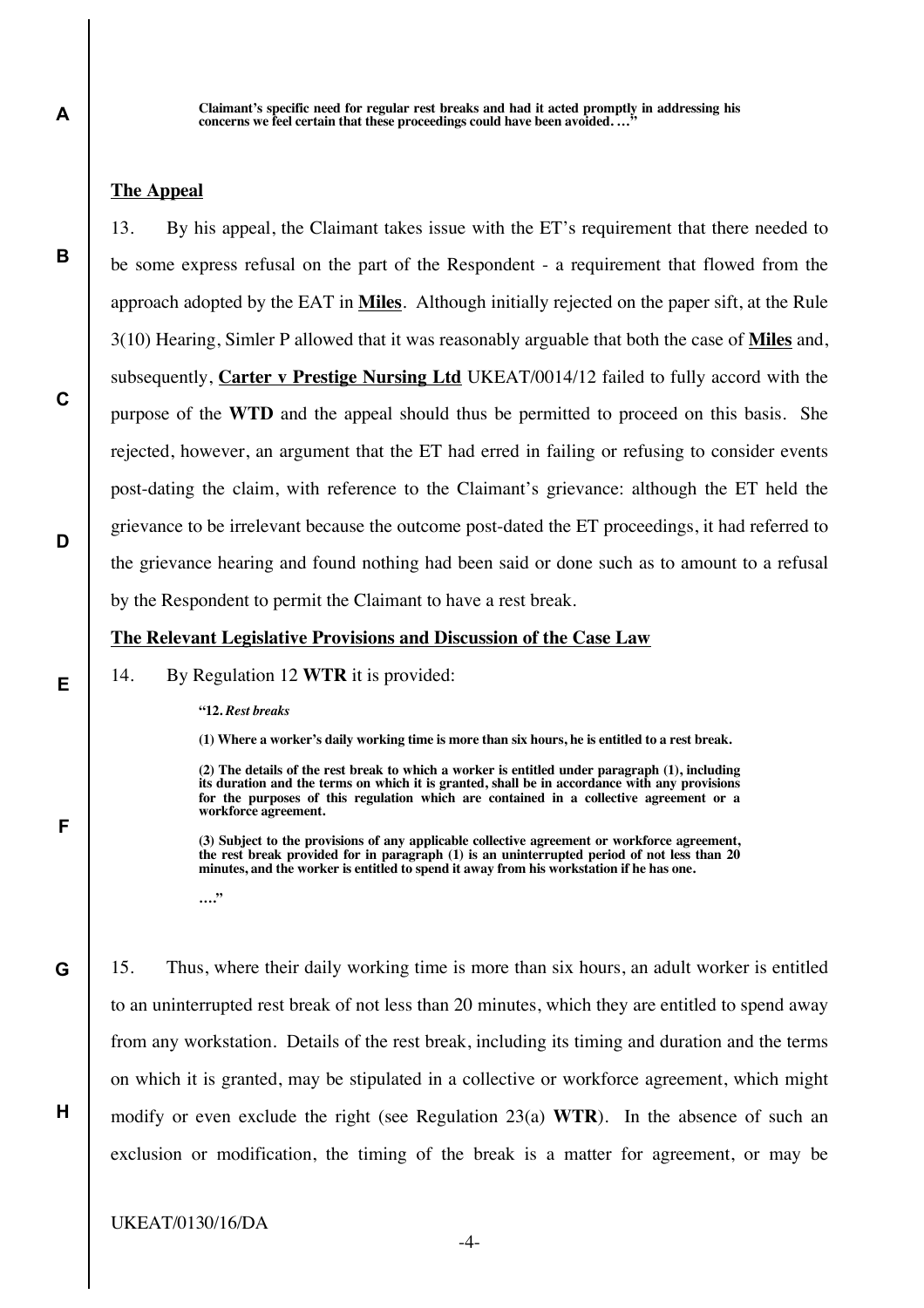**A B C D E F G** stipulated by the employer, although the concept that it is a "break" suggests that it may not be at the very beginning or end of the working day, and: **"… [the worker must know] at the start of the rest break that it is such. [That is] … an uninterrupted period of at least 20 minutes which is neither a rest period nor working time and which the worker can use as he pleases."** See per Peter Gibson LJ in **Gallagher v Alpha Catering Services Ltd** [2005] IRLR 102 CA, at paragraph 50. 16. The **WTR** represents the UK's implementation into domestic law of the **EC Directive 2003/88/EC** - the **WTD**. Within the preliminary recitals of the **WTD**, it is provided that: **"(5) All workers should have adequate rest periods. T he concept of "rest" must be expressed in units of time, ie in days, hours and/or fractions thereof. Community workers must be granted minimum daily, weekly and annual periods of rest and adequate breaks. It is also necessary in this context to place a maximum limit on weekly working hours."** 17. By Article 4 **WTD**, it is then provided: **"Article 4** *Breaks* **Member States shall take the measures necessary to ensure that, where the working day is longer than six hours, every worker is entitled to a rest break, the details of which, including duration and the terms on which it is granted, shall be laid down in collective agreements or agreements between the two sides of industry or, failing that, by national legislation."** 18. It may be observed that the language of Regulation 12 **WTR**, and Article 4 of the **WTD**, is that of entitlement rather than obligation. In particular, Regulation 12 sits under the heading to Part II of the **WTR**: "*RIGHTS AND OBLIGATIONS CONCERNING WORKING TIME*". It might, therefore, seem that "obligations" refer to the mandatory requirements made on employers, such as will arise in respect of the maximum weekly working time (Regulations 4 and 5) or the length of night work (Regulations 6 and 6A). In contrast, Regulation 12(1) provides for a "right" or entitlement; workers cannot be *required* to take daily rest periods but they have an entitlement to do so. That said, paragraph 5 of the recitals to the **WTD** addresses both rest periods *and* maximum periods of weekly working time; both are seen in the same

**H**

context and rest breaks "*must be granted*" just as it is "*necessary*" to place a maximum limit on

weekly working hours. Moreover, in **Commission v UK** C-484/04 [2006] IRLR 888 CJEU,

Advocate General Kokott considered how the entitlement to daily rest breaks was expressed in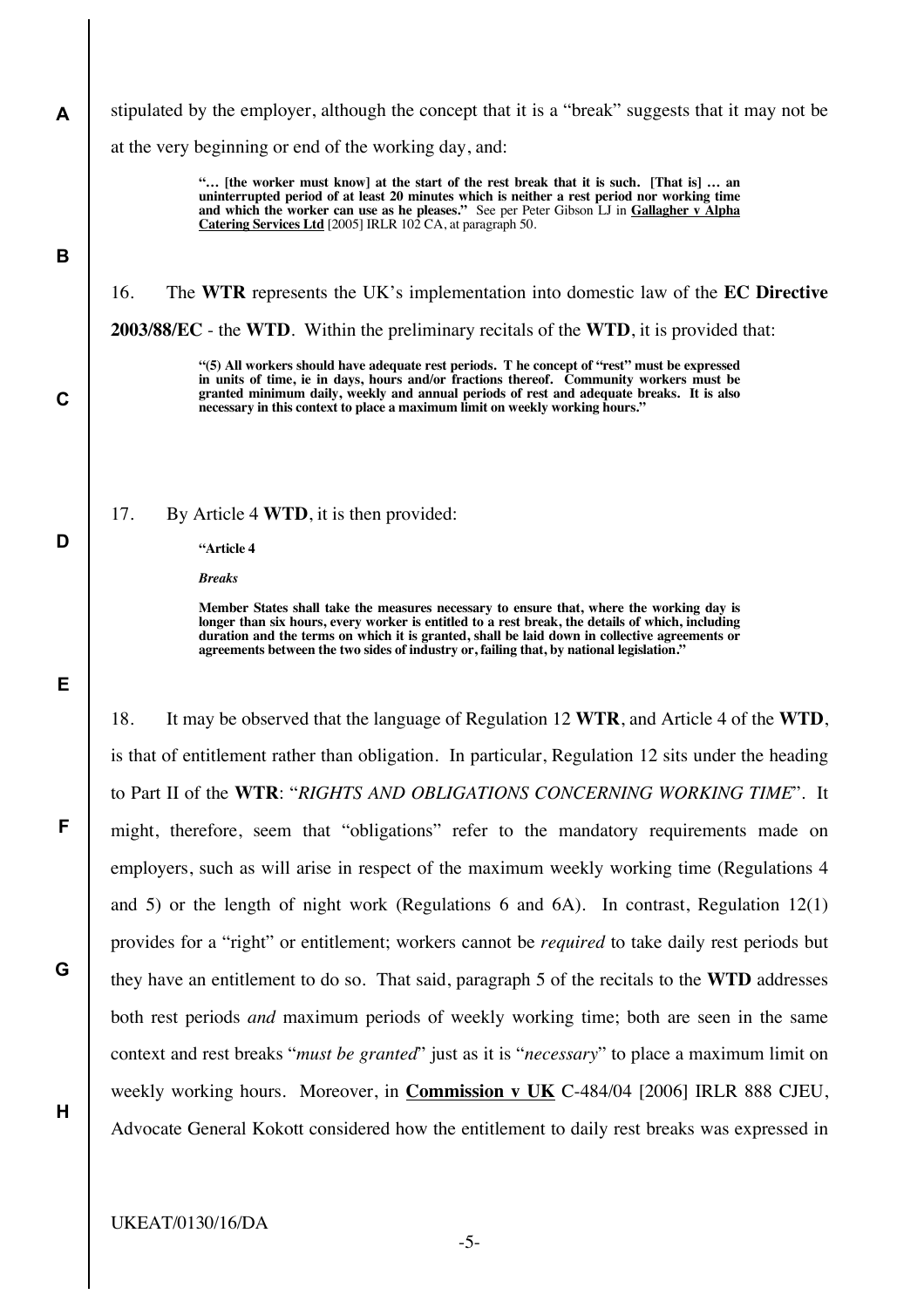| A           | the various different language versions of the WTD, observing (albeit then referring to the                                                                                                                                                                                                                                                                                                                                                                                                                                                                                                                                                                                                                                                                                                                                                                                                                                                                                                                                                                                                                                                                                                                                                                                                                                                                                                  |
|-------------|----------------------------------------------------------------------------------------------------------------------------------------------------------------------------------------------------------------------------------------------------------------------------------------------------------------------------------------------------------------------------------------------------------------------------------------------------------------------------------------------------------------------------------------------------------------------------------------------------------------------------------------------------------------------------------------------------------------------------------------------------------------------------------------------------------------------------------------------------------------------------------------------------------------------------------------------------------------------------------------------------------------------------------------------------------------------------------------------------------------------------------------------------------------------------------------------------------------------------------------------------------------------------------------------------------------------------------------------------------------------------------------------|
|             | earlier WTD, Council Directive 93/104/EC):                                                                                                                                                                                                                                                                                                                                                                                                                                                                                                                                                                                                                                                                                                                                                                                                                                                                                                                                                                                                                                                                                                                                                                                                                                                                                                                                                   |
| B           | "62. The wording of the different provisions of the Directive is highly inconsistent depending<br>on language version and also within individual language versions. Admittedly, for example in<br>its English version in Articles 3, 4, 5 and 7 the term 'entitled to' is used throughout, which<br>could be interpreted as meaning a mere entitlement. However, in the French, Italian and<br>Portuguese language versions of those articles the terms 'bénéficie' (French), 'benefici'<br>(Italian) and 'beneficiem' (Portuguese) are used, which may be translated into German as<br>'genießen' ('enjoy') or 'zugute kommen' ('benefit') and therefore could also be interpreted as<br>meaning an obligation of result. In other language versions again, the use of terminology is<br>not even consistent within the various provisions on rest periods (Articles 3, 4, 5 and 7). Thus<br>for example the German version of Articles 3, 4 and 5 contains the expression 'gewährt wird',<br>whereas Article 7 uses 'erhält'. Articles 3 and 5 of the Spanish version use the term<br>'disfruten', whilst Article 4 reads 'tengan derecho a disfrutar' and Article 7 simply<br>'dispongan'. In a similarly inconsistent manner the Dutch version uses the word 'genieten' in<br>Articles 3 and 5 but the word 'hebben' in Article 4, and the expression 'wordt toegekend' in<br>Article 7. |
| $\mathbf C$ | 63. That general inconsistency in language use also explains the fact that the Directive does not<br>employ the same wording in setting the maximum limits of weekly and night working time in<br>Articles $6(2)$ and $8(1)$ as in setting minimum rest periods. Thus in those provisions the<br>Member States are required to take the measures necessary to ensure that the weekly or night<br>working time 'does not exceed' the relevant maximum length."                                                                                                                                                                                                                                                                                                                                                                                                                                                                                                                                                                                                                                                                                                                                                                                                                                                                                                                                |
| D           | Having thus analysed the various language versions of the WTD, the Advocate General took<br>the view:                                                                                                                                                                                                                                                                                                                                                                                                                                                                                                                                                                                                                                                                                                                                                                                                                                                                                                                                                                                                                                                                                                                                                                                                                                                                                        |
|             | "64. Contrary to the view of the United Kingdom, no qualitative distinction can be derived<br>from the respective choice of wording between the requirements of Articles 6 and 8 of the<br>Directive [maximum weekly working time and night work], on the one hand, and Articles 3<br>and 5 [daily and weekly rest] at issue here, on the other"                                                                                                                                                                                                                                                                                                                                                                                                                                                                                                                                                                                                                                                                                                                                                                                                                                                                                                                                                                                                                                             |
| Е           |                                                                                                                                                                                                                                                                                                                                                                                                                                                                                                                                                                                                                                                                                                                                                                                                                                                                                                                                                                                                                                                                                                                                                                                                                                                                                                                                                                                              |
|             | 19.<br>Turning to the question of enforcement, where a worker considers their rights under                                                                                                                                                                                                                                                                                                                                                                                                                                                                                                                                                                                                                                                                                                                                                                                                                                                                                                                                                                                                                                                                                                                                                                                                                                                                                                   |
|             | Regulation $12(1)$ WTR have been breached, they can seek a remedy from an ET, as provided                                                                                                                                                                                                                                                                                                                                                                                                                                                                                                                                                                                                                                                                                                                                                                                                                                                                                                                                                                                                                                                                                                                                                                                                                                                                                                    |
|             | by Regulation 30:                                                                                                                                                                                                                                                                                                                                                                                                                                                                                                                                                                                                                                                                                                                                                                                                                                                                                                                                                                                                                                                                                                                                                                                                                                                                                                                                                                            |
| F           | "30. Remedies                                                                                                                                                                                                                                                                                                                                                                                                                                                                                                                                                                                                                                                                                                                                                                                                                                                                                                                                                                                                                                                                                                                                                                                                                                                                                                                                                                                |
|             | (1) A worker may present a complaint to an employment tribunal that his employer -                                                                                                                                                                                                                                                                                                                                                                                                                                                                                                                                                                                                                                                                                                                                                                                                                                                                                                                                                                                                                                                                                                                                                                                                                                                                                                           |
|             | (a) has refused to permit him to exercise any right he has under -                                                                                                                                                                                                                                                                                                                                                                                                                                                                                                                                                                                                                                                                                                                                                                                                                                                                                                                                                                                                                                                                                                                                                                                                                                                                                                                           |
|             | (i) regulation 10(1) or (2), 11(1), (2) or (3), 12(1) or (4), 13 or 13A;                                                                                                                                                                                                                                                                                                                                                                                                                                                                                                                                                                                                                                                                                                                                                                                                                                                                                                                                                                                                                                                                                                                                                                                                                                                                                                                     |
| G           | $\cdots$<br>$(2)$ an employment tribunal shall not consider a complaint under this regulation unless it is<br>presented -                                                                                                                                                                                                                                                                                                                                                                                                                                                                                                                                                                                                                                                                                                                                                                                                                                                                                                                                                                                                                                                                                                                                                                                                                                                                    |
|             | (a) before the end of the period of three months  beginning with the date on which it<br>is alleged that the exercise of the right should have been permitted                                                                                                                                                                                                                                                                                                                                                                                                                                                                                                                                                                                                                                                                                                                                                                                                                                                                                                                                                                                                                                                                                                                                                                                                                                |
|             | $(3)$ Where an employment tribunal finds a complaint under paragraph $(1)(a)$ well-founded,<br>the tribunal -                                                                                                                                                                                                                                                                                                                                                                                                                                                                                                                                                                                                                                                                                                                                                                                                                                                                                                                                                                                                                                                                                                                                                                                                                                                                                |
| н           | (a) shall make a declaration to that effect, and                                                                                                                                                                                                                                                                                                                                                                                                                                                                                                                                                                                                                                                                                                                                                                                                                                                                                                                                                                                                                                                                                                                                                                                                                                                                                                                                             |
|             | (b) may make an award of compensation to be paid by the employer to the worker.                                                                                                                                                                                                                                                                                                                                                                                                                                                                                                                                                                                                                                                                                                                                                                                                                                                                                                                                                                                                                                                                                                                                                                                                                                                                                                              |
|             | (4) The amount of the compensation shall be such as the tribunal considers just and equitable<br>in all the circumstances having regard to -                                                                                                                                                                                                                                                                                                                                                                                                                                                                                                                                                                                                                                                                                                                                                                                                                                                                                                                                                                                                                                                                                                                                                                                                                                                 |
|             | <b>UKEAT/0130/16/DA</b>                                                                                                                                                                                                                                                                                                                                                                                                                                                                                                                                                                                                                                                                                                                                                                                                                                                                                                                                                                                                                                                                                                                                                                                                                                                                                                                                                                      |
|             | $-6-$                                                                                                                                                                                                                                                                                                                                                                                                                                                                                                                                                                                                                                                                                                                                                                                                                                                                                                                                                                                                                                                                                                                                                                                                                                                                                                                                                                                        |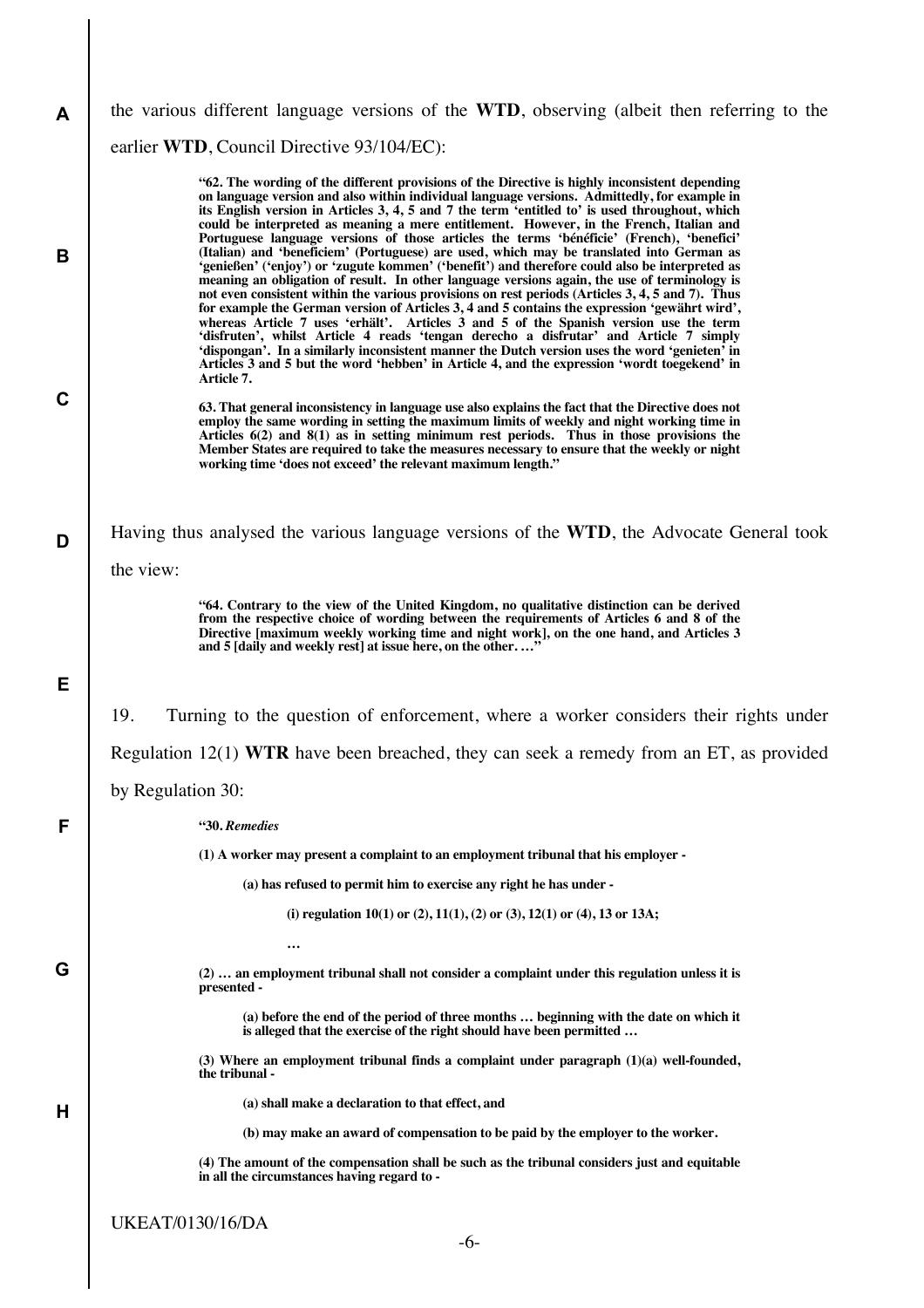**(a) the employer's default in refusing to permit the worker to exercise his right, …"**

20. Thus the only permissible ground for a complaint to an ET of a breach of Regulation 12(1) **WTR** is that the employer has *refused to permit* the exercise of the relevant entitlement.

**B**

**C**

**D**

**E**

**F**

**G**

**H**

**A**

21. In the case of **MacCartney v Oversley House Management** [2006] IRLR 514, the EAT (HHJ Richardson presiding) was also concerned with a complaint concerning the right to a rest break pursuant to Regulation 12(1). Noting that the **WTR** had been enacted to give effect to the **WTD**, the EAT observed:

> **"29. … It is well established that such regulations should be construed so as to carry out the obligations of and not to be inconsistent with the underlying directive."**

22. Given that Mrs MacCartney's working pattern did not afford her an uninterrupted period of rest (see **Gallagher**, cited above), the EAT accepted that she had been denied her entitlement under Regulation 12(1):

> **"33. … On any basis, Mrs MacCartney had daily working time of more than six hours. She was therefore entitled, if reg. 12 applied, to a rest break. It was not sufficient to leave her to take such rest as she could during her working time. She was entitled to an uninterrupted period of at least 20 minutes, and she was entitled to know at the start of the rest break that it would be such.**

> **34. … Since it is plain that by the very method of work imposed on her, OHM refused to allow her to exercise her right to rest breaks, the appeal on this ground must be allowed, and a declaration made that Mrs MacCartney['s claim] in relation to rest breaks is well founded."**

23. The approach adopted in **MacCartney** is consistent with that adopted by the Court of Justice of the European Communities in **Commission v UK** C-484/04 (*supra*). That case involved a challenge on the part of the European Commission to guidance issued by the (then) Department of Trade and Industry ("DTI"), which - specifically in respect of rights to minimum daily and weekly rest periods (Regulations 10 and 11 **WTR**) - had stated:

**"Employers must make sure that workers** *can* **take their rest, but are not required to make sure they** *do* **take their rest." (Original emphasis)**

24. Advocate General Kokott's Opinion recorded the Commission's concession, it would:

**"67. … normally be excessive, if not even impossible, to demand that employers force their workers to claim the rest periods due to them. … Accordingly, … not least for practical reasons, the employer's responsibility concerning observance of rest periods cannot be without limits."**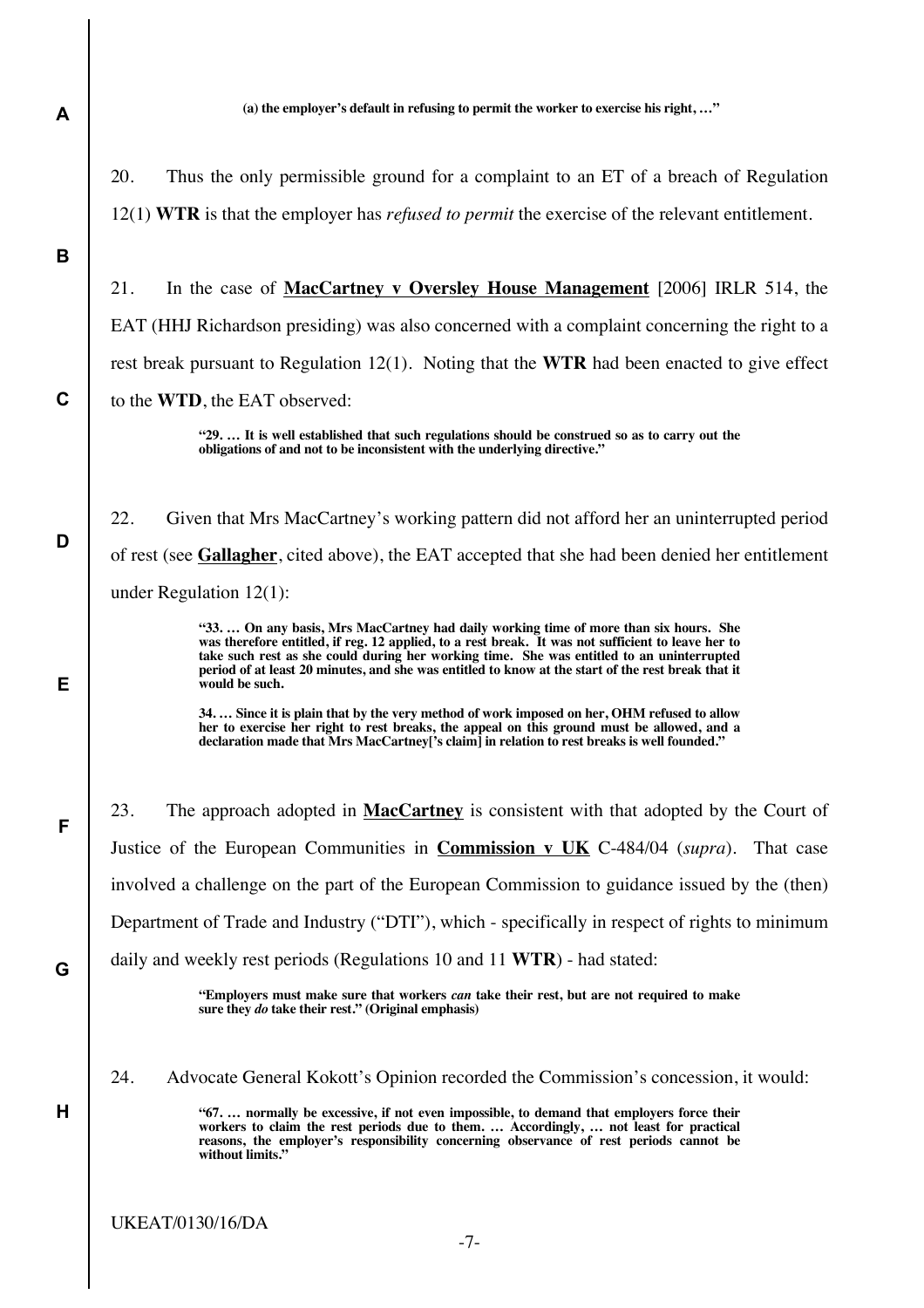#### 25. That said, the Advocate General then continued:

**A**

**B**

**C**

**D**

**E**

**F**

**G**

**H**

**"68. However, an employer may on no account withdraw into a purely passive role and grant rest periods only to those workers who expressly request them and if necessary enforce them at law. Not only the risk of losing a case, but also the risk of becoming unpopular within the business merely for claiming rest periods could distinctly hamper effective exercise of those rights to ensure protection of the health and safety of workers.**

**69. Instead, it is for the employer actively to see to it that an atmosphere is created in the firm in which the minimum rest periods prescribed by Community law are also effectively observed. There is no doubt that this first presupposes that within the organisation of the firm**  appropriate work and rest periods are actually scheduled. ...'

26. In its Judgment, the Court also emphasised the underlying health and safety purpose of the protection afforded by the entitlement to adequate rest (see paragraph 41) and condemned the DTI guidance, holding:

> **"44. … by restricting the obligations on employers as regards the workers' right to actually benefit from the minimum rest periods provided for … [by the WTD] … and, inter alia, letting it be understood that, while they cannot prevent those rest periods from being taken by the workers, they are under no obligation to ensure that the latter are actually able to exercise**  such a right, the guidelines are clearly liable to render the rights [thus] enshrined ... **meaningless and are incompatible with the objective of that directive, in which minimum rest periods are considered to be essential for the protection of workers' health and safety …"**

27. The Court further agreed with Advocate General Kokott that there was no material distinction to be drawn between the nature of the right to adequate rest and the obligations in respect of maximum periods of working time (see paragraph 45 of the Court's Judgment and paragraph 64 of the Advocate General's Opinion, cited above). Returning to my earlier observation regarding "rights and obligations" under Part II of the **WTR** (see paragraph 18 above), it becomes apparent that any distinction between the two terms must be one without substance given the need to interpret the **WTR** consistently with the **WTD**.

28. Although the Judgment in **Commission v UK** preceded the EAT's consideration of Regulation 12(1) in **Miles v Linkage Community Trust Ltd** [2008] IRLR 602, there is no indication that reference was made in that case to the Judgment or to the Advocate General's Opinion. Indeed, at paragraph 27 - in addressing the arguments advanced on behalf of Mr Miles as to the purposive approach required by the **WTD** - the EAT observed:

**"… there is nothing that gives us any guidance in the Directive. …"**

UKEAT/0130/16/DA

-8-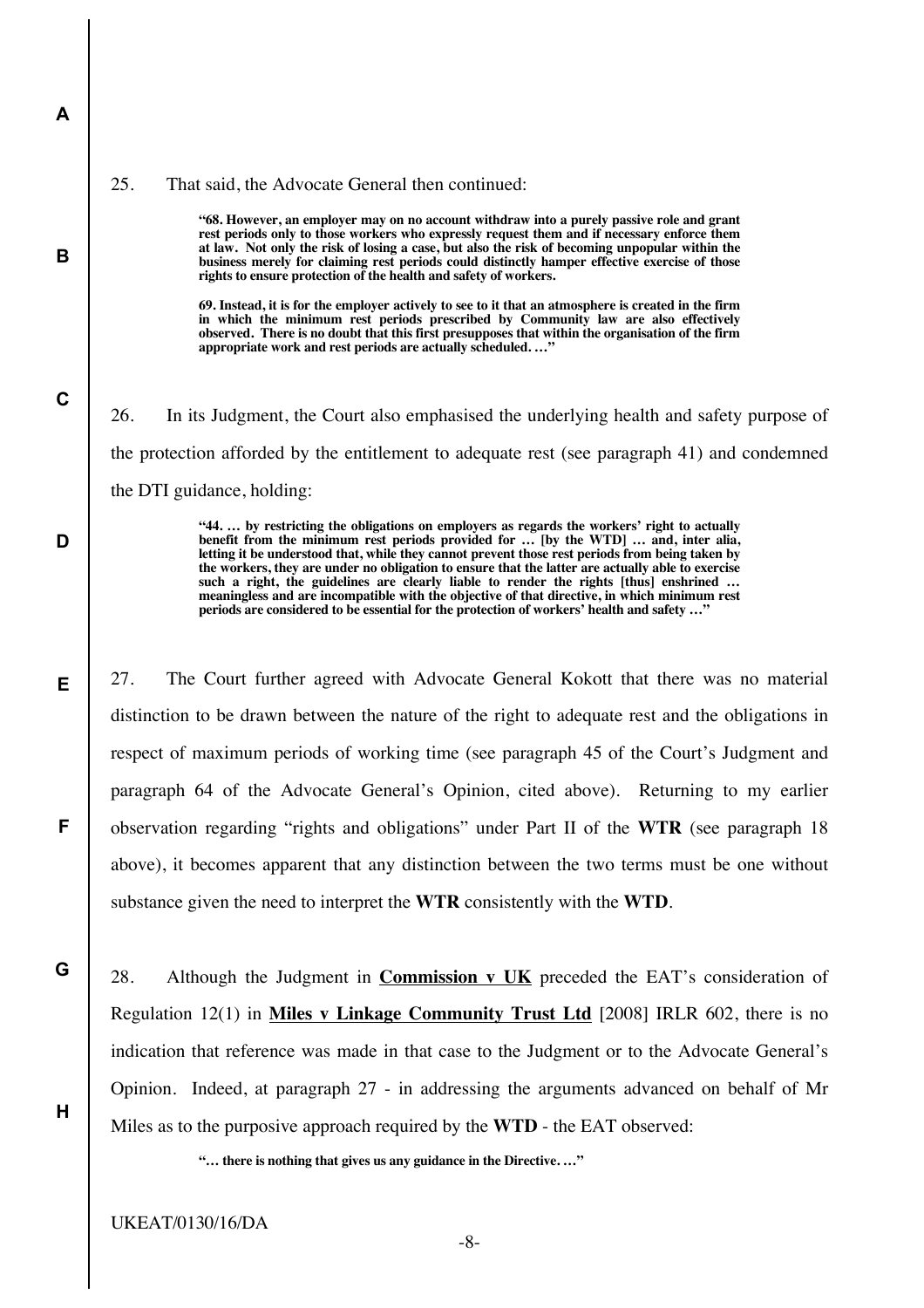29. In **Miles**, the EAT was, strictly speaking, concerned only with the question of compensation, the employer having admitted its failure to provide "compensatory rest" (the entitlement in issue in that case). Having regard to the language used in Regulation 30 specifically at Regulation 30(1) and (4) - the EAT considered that "refusal" should be given its dictionary definition: "*an act of refusing, a denial or a rejection of something demanded or offered*" (see paragraphs 24 and 26). It concluded:

> **"27. … this requires answers to two questions. Did the claimant exercise the right? Did the**  respondent refuse him permission to do so? And in those circumstances it is correct to say **that the obligation is triggered when there has been an actual refusal by an employer. …"**

30. The next case to which I have been referred relating to the construction of Regulation 30 **WTR** is **Corps of Commissionaires Management Ltd v Hughes** [2009] ICR 345 EAT. In giving the Judgment of the EAT, the Hon Mr Justice Silber noted (see paragraph 21) the importance of the **WTD** when determining how to construe domestic legislation specifically adopted for the purpose of its implementation. Turning to consider the question from when did time begin to run for the purposes of Regulation 30(2) **WTR**, the EAT concluded:

> **"42. … the claim had to be brought within the prescribed period of the time when the**  claimant should have been given a compensatory rest period....

31. The EAT was also concerned with a time limit question in **Scottish Ambulance Service v Truslove** UKEATS/0028/11, specifically, as to when time starts to run for a claim of a breach of the entitlement to daily rest afforded by Regulation 10 **WTR**. Lady Smith (sitting alone) followed the approach of **Hughes**: time ran from the date on which the rest was not afforded, on each occasion. In the course of reaching this conclusion, Lady Smith treated **Miles** (which was relied on by the employers to support an argument that time ran from when the employers rejected the employees' statutory grievance, regardless of whether there were subsequent denials of rest periods) as a case on remedy. She did not find it helpful in determining the question raised before her and rejected any suggestion that the employee was required to expressly request daily rest, something which the employer had "*a duty to afford him*" (see paragraph 32), further opining:

**A**

**B**

**C**

**D**

**E**

**F**

**G**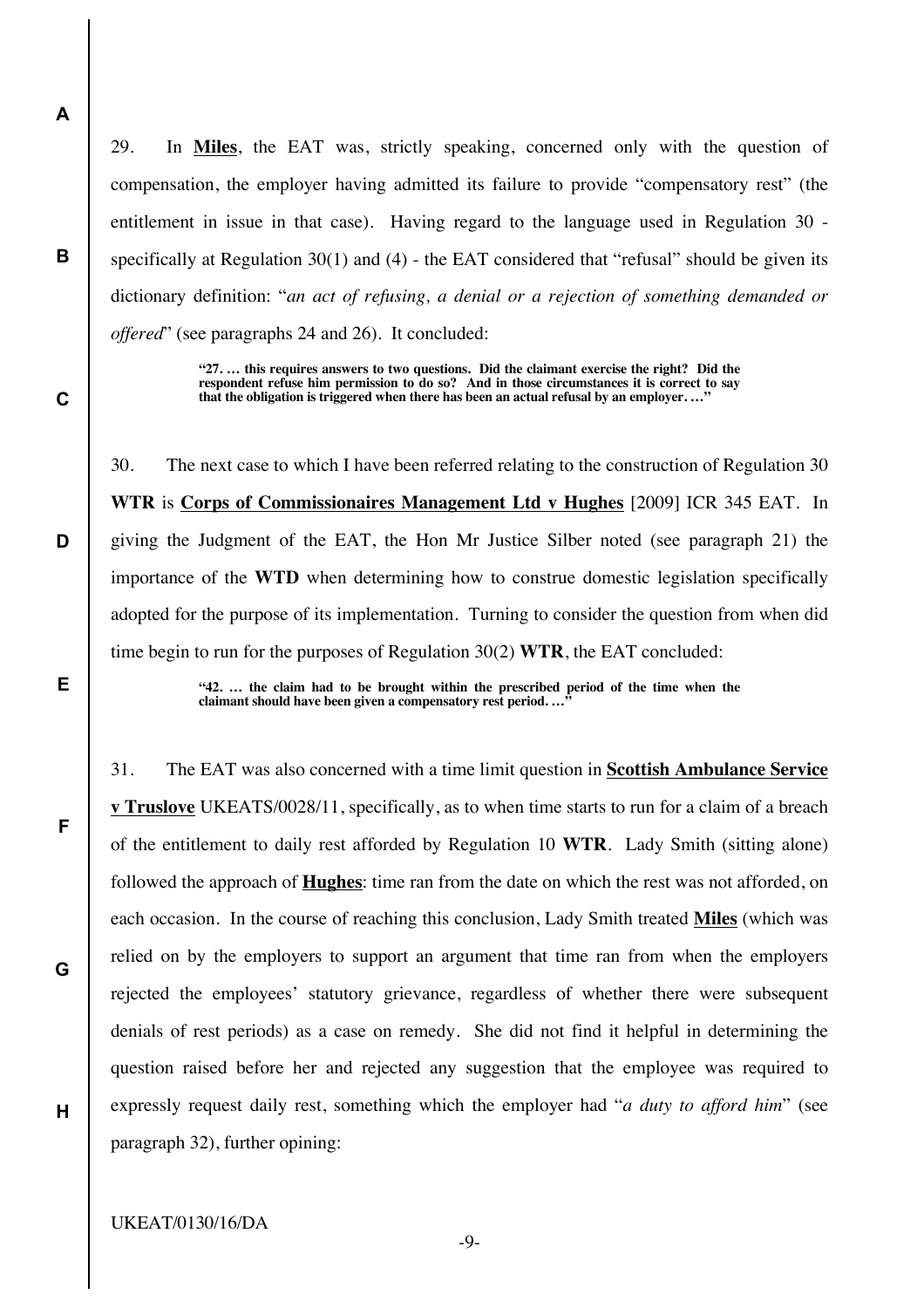**"29. … As the Advocate-General in the ECJ case of [***Commission v UK***] observed, an employer cannot withdraw into a passive role and grant rest periods only to those workers who ask for them (see paragraph 68). The onus is on the employer where daily rest periods are concerned. It would, accordingly, be invidious to interpret the legislation in a manner which renders the enjoyment of the right dependent on the worker asking for that which the WTR already gives to him. That would, however, seem to be inherent in the Respondent's primary approach, which places such emphasis on the need for there to have been a request and a decision to permit or refuse. …"**

32. Lady Smith went on to distinguish the employee's entitlement in respect of daily rest periods (consistent in all material respects with rest breaks under Regulation 12) with the position in relation to annual leave entitlement, which expressly requires the employee to give notice (see Regulation 15 **WTR**), a requirement absent from Regulation 10 (and Regulation 12) rights.

33. Although strictly distinguishable as concerned with different provisions under Regulation 30 **WTR** (**Miles** being concerned with the relevant period for the purposes of calculating compensation under Regulation 30(4); **Truslove** with the starting point for calculating time for Regulation 30(2) purposes), the two cases plainly adopted very different approaches to the issue whether a worker is required to make an express request for a rest period - an argument raised in both. This conflict of approach was identified in a subsequent case on rest breaks under Regulation 12 **WTR**, **Carter v Prestige Nursing Ltd** UKEAT/ 0014/12 (HHJ Richardson, sitting alone). Faced with an argument that **Miles** had been wrongly decided, HHJ Richardson considered that there were no exceptional circumstances shown such as to warrant his departing from the earlier decision of the EAT in **Miles** (see paragraph 28). In reaching that view, HHJ Richardson took the view that the approach adopted in **Miles** accorded with the natural meaning of the words used in Regulation 30(1) and did not consider that the lacuna in the protection afforded to workers to which this gave rise was sufficient reason for departing from the earlier considered and reasoned conclusion of the EAT. More specifically, he rejected the argument that **Miles** was itself inconsistent with the earlier decision (in which he had participated) in **MacCartney**, observing that he did not recall the point being argued in that case. Although **Truslove** adopted an arguably different approach, that was seen as directed to Regulation 30(2), a different provision and the EAT in **Carter** apparently did not consider it

**C**

**D**

**E**

**F**

**G**

**H**

**A**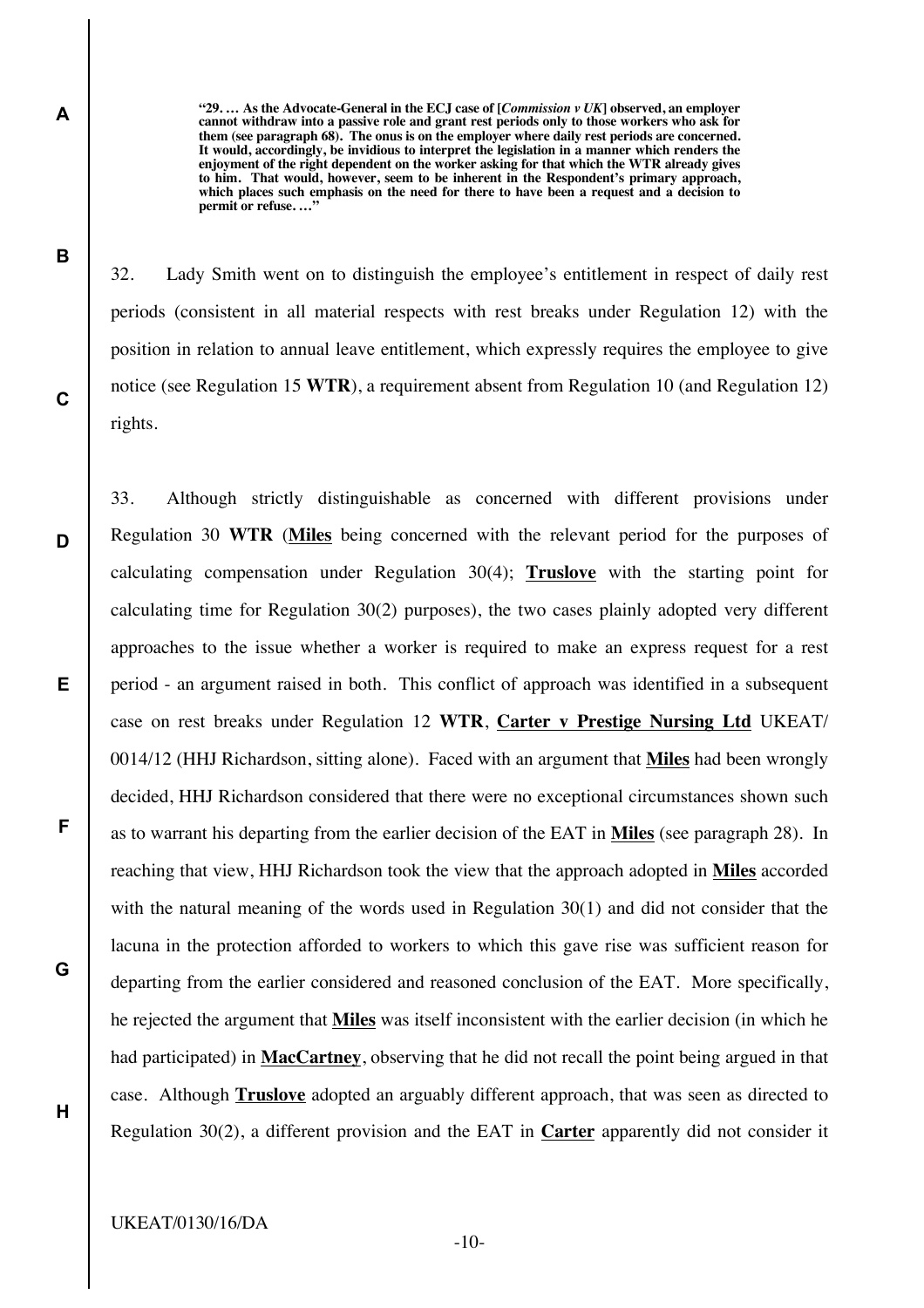had wider effect, notwithstanding Lady Smith's reference to the Advocate General's Opinion in **Commission v UK**.

### **Submissions**

**A**

**B**

**C**

**D**

**E**

**F**

**G**

**H**

*The Claimant's case*

34. The Claimant contends, firstly, that the ET wrongly construed Regulation 30(1)(a) of the **WTR** by holding that the words "*refused to permit him to exercise [his] Regulation 12(1) right* …" meant (following **Miles**) that there had to be a request by the employee to exercise his Regulation 12(1) right to a rest break. On a proper construction of the Regulation, a refusal to permit should be construed as a failure to allow the employee to exercise his right to a rest break. The ET should, instead, have followed **Commission v UK**, **MacCartney v OHM** and **Scottish Ambulance Service v Truslove**. **Miles** had been determined in error. As was apparent from paragraphs 26 and 27 of that Judgment, the EAT had proceeded on the basis that there was no guidance as to the construction of the **WTD** in this regard but that was incorrect given the Judgment in **Commission v UK**. In truth, the reasoning in **Truslove** contradicted **Miles** and should be preferred to it. The ET in the present case had failed to construe the **WTR** in accordance with the **WTD**.

35. If the EAT disagreed, the issue should be referred to the EU Court of Justice.

36. Alternatively, if a refusal was necessary to trigger Regulation 30(1)(a) then, on the true construction of the email of 16 July 2012, the instruction (see paragraph 7 ET Decision) to the workforce amounted to a refusal for the purposes of the Regulation. Alternatively, the Claimant's lodging of a grievance had amounted to a request which had been implicitly refused.

#### *The Respondent's case*

37. The Respondent contends that the ET's conclusion was correct: the Claimant had a duty to express and/or communicate his objections or protestations to the Respondent in order for a claim under Regulation 12 **WTR** to be brought. In **Miles**, the EAT had accepted that the term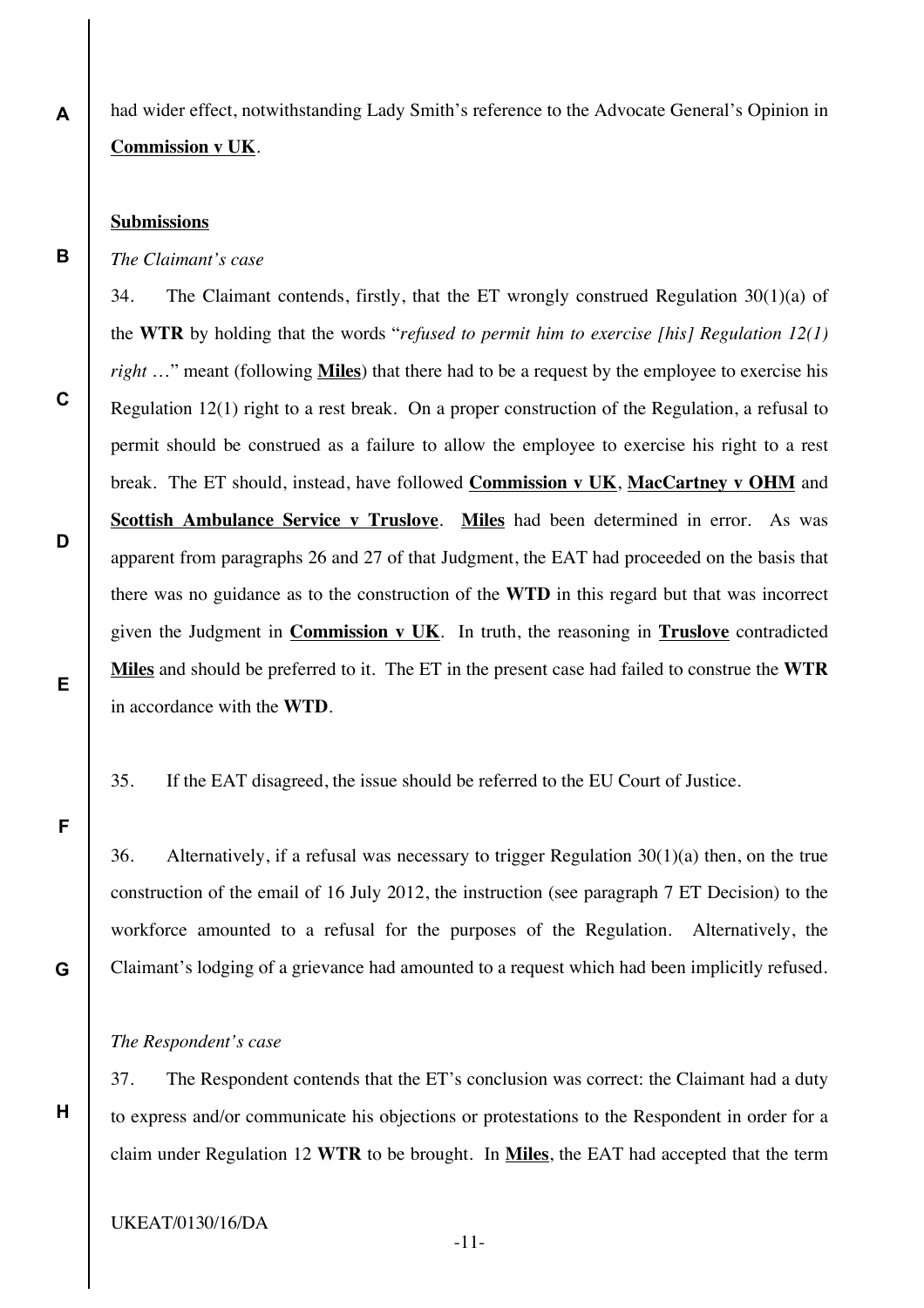"refusal" ("refused" under Regulation 30) should be given its dictionary definition - "*an act of refusing, a denial or a rejection of something demanded or offered*". On that basis, it had held that a refusal is a distinct act in response to a worker's attempt to exercise her right; an employer's default therefore arises only when there is a deliberate act of refusal.

38. Allowing (as the ET found) that the Claimant might not have known of his entitlement to rest breaks prior to July 2012, he was free to take a 30 minute break as and when convenient; although there may sometimes have been practical difficulties in this regard, there could not be said to have been a refusal as envisaged in **Miles**. As for the position post July 2012, whilst the Respondent had sent an email communicating its expectation of an agreement that SQSs would work eight hours without a break, that again did not amount to a refusal: the Claimant could, at any time, have requested clarification of the email (and, the Respondent contends, had he done, he would have been told he could take breaks throughout the shift, as and when needed) but there was no evidence that he had done so. The Claimant had, instead, worked for over two years on those arrangements, enjoying the benefit of leaving early without complaint. He had not been able to discharge the burden upon him of showing that he had been refused rest breaks for the purposes of his **WTR** claim.

39. As for the **WTD** and recital paragraph 5, that made clear that workers must be "granted" rest breaks; it did not require that workers actually take such breaks.

40. Turning to the case law, the Judgment in **MacCartney** was not on point: in that case the workers were simply unable to take the breaks in issue; that was not the position here. As for **Commission v UK**, it was important to note that the Court had not stated that employees *had* to take such breaks (and see paragraph 67 of the Advocate-General's Opinion). If the Claimant had not taken breaks when it was (on the evidence before the ET) possible for him to choose to do so, then the ET was right: there had been no refusal of the right. The Judgment in **Hughes** related to Regulations 21 and 24 so was also not strictly on point. Similarly **Truslove** related to the time bar point and so was distinguishable and not as relevant as **Miles** and **Carter**.

UKEAT/0130/16/DA

**A**

**B**

**C**

**D**

**E**

**F**

**G**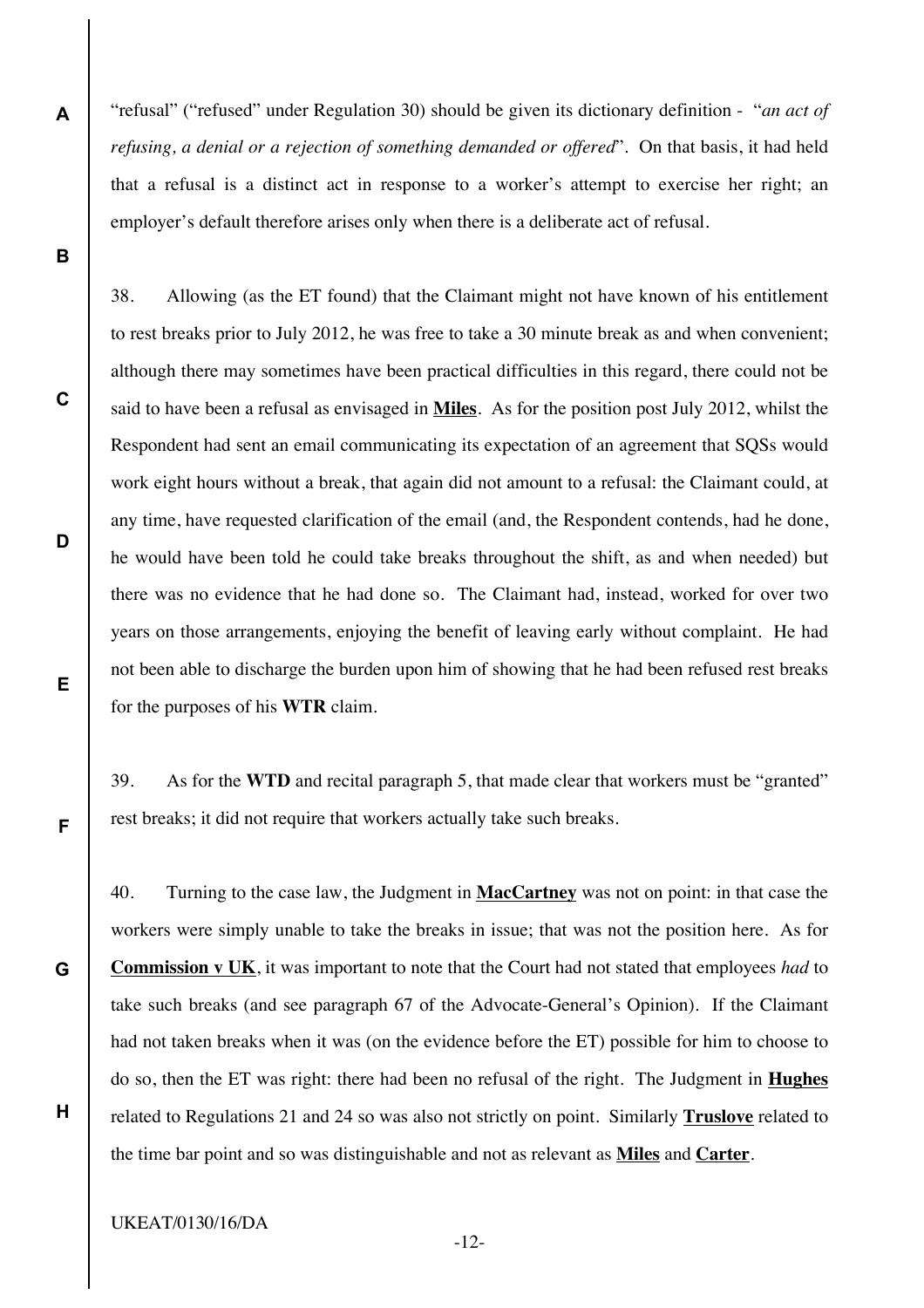**A**

**B**

**C**

**D**

**E**

**F**

**G**

41. **Miles** made clear (see paragraph 26) that there were two stages required: (1) the exercise of the right and (2) the refusal of permission to do so. The exercise of the right (stage (1)) must be referring back to Regulation 12(1), accepting (as Mr Meyerhoff did in oral submissions) that this could only make sense if taken to mean that the right was to request a break or to give notice of an intention to take a break (albeit that was not required by Regulation 12(1) itself). In any event, as the EAT had observed in **Carter v Prestige Nursing**  Ltd, the EAT should not depart from an earlier decision save in exceptional circumstances; there were no exceptional circumstances: at this level, **Miles** should be followed. **Carter** was then the most recent authority and expressly considered the most relevant part of the report of the Advocate General's Opinion in **Commission v UK** so far as the Claimant's case was concerned (albeit through a reference to the reasoning of the EAT in **Truslove**, see paragraph 26 **Carter**). The EAT in **Carter** did not simply blindly follow **Miles** but itself took the view that - notwithstanding the reference to **Commission v UK** in the **Truslove** case - that was the correct construction to be given to Regulation 30; see paragraph 29 **Carter**.

### **Discussion and Conclusions**

42. I start by considering whether the answer to this appeal is simply that I should follow (as the ET did) the earlier decision in **Miles**? Respecting, as I do, HHJ Richardson's concern for legal certainty, I am not, however, persuaded that is an accurate characterisation of the current position. Whilst it is possible to read each authority as strictly addressing the specific Regulation with which it was directly concerned, I do not consider that does justice to the substance of the Judgments concerned. In **Truslove**, Lady Smith may have distinguished **Miles** as a case concerned with the calculation of compensation but I cannot reconcile her characterisation of an employer having "*a duty to afford*" a worker's right to rest, regardless whether it has been requested, with HHJ McMullen QC's requirement of an "actual refusal", an approach that assumes the worker has to take some positive step in order to exercise the right.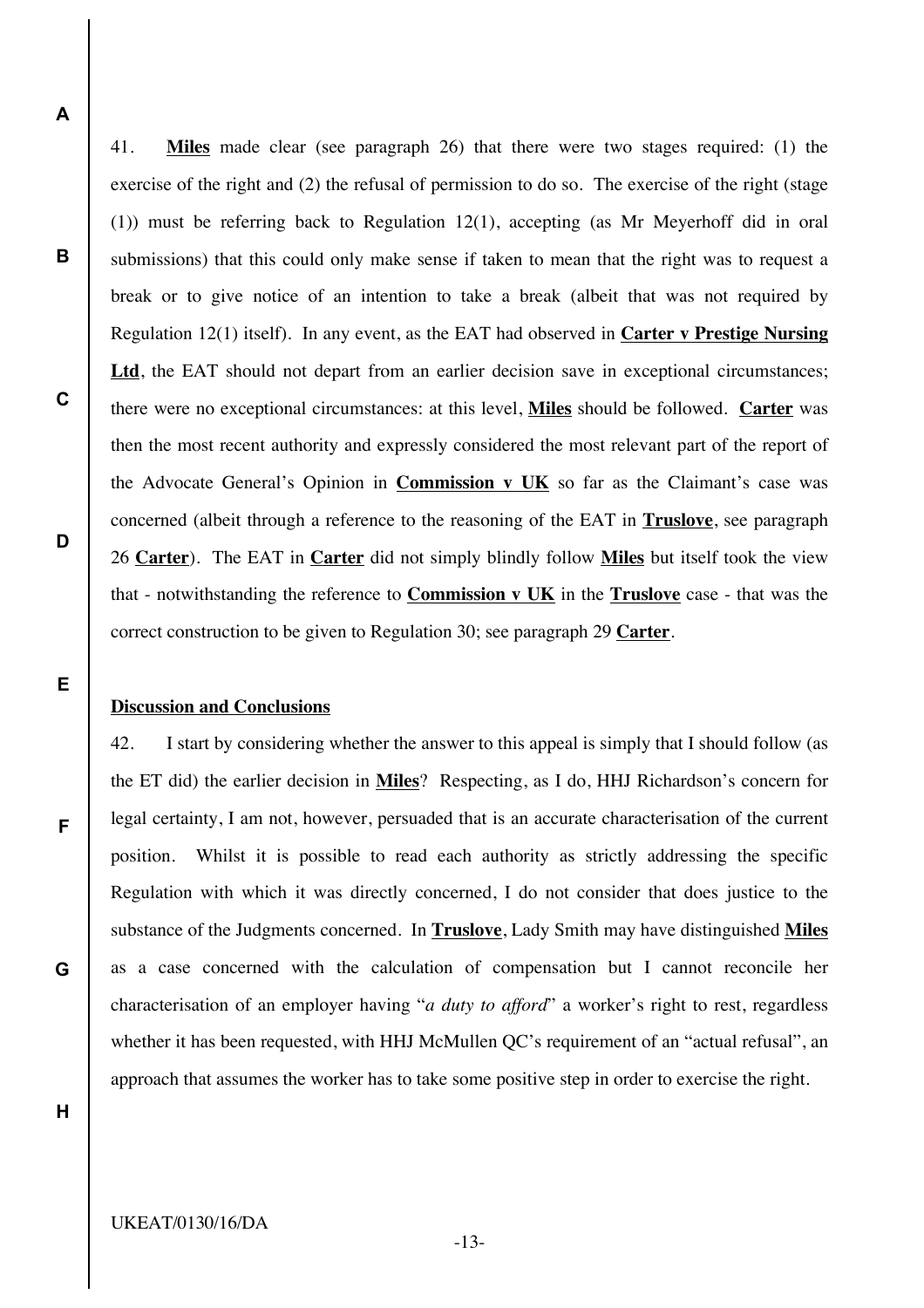43. Allowing that the existing case law of the EAT provides for alternative approaches to rest break entitlement under the **WTR**, I turn to the language and purpose of the **WTD**. Doing so, I note the guidance provided in **Commission v UK** and the Court of Justice's condemnation of the earlier DTI guidance stating that employers were under no obligation to ensure that workers were actually able to exercise such a right. I further observe that, in terms of the nature of the right, the Court saw no distinction between a worker's *entitlement* to rest and an employer's *obligation* to ensure maximum hours of working time. Given that guidance, I consider it clear the **WTD** entitlement to a rest break is intended to be actively respected by employers. It is required not merely that employers permit the taking of rest breaks (in accordance with **WTD** provision) but - allowing that workers cannot be forced to take rest breaks - that they proactively ensure working arrangements allow for workers to take those breaks (see paragraphs 68 and 69 of the Advocate-General's Opinion in **Commission v UK**).

44. Following that guidance, I consider it equally clear that the approach adopted in **Truslove** is to be preferred to that in **Miles**. It seems that the EAT in **Miles** was not referred to the **Commission v UK**, hence HHJ McMullen QC's observation that "*there is nothing that gives us any guidance in the Directive*"; in contrast, the guidance provided by the **WTD** (as explained in **Commission v UK**) plainly underpinned the reasoning in **Truslove**.

45. Having considered the language and purpose of the **WTD**, I return to the terminology of the **WTR**. In **Miles**, it was considered key that Regulation 30(1) requires that any complaint in respect of rest periods or compensatory rest be founded upon an employer's refusal of the entitlement, where "refused" is understood to be a positive act in response to a demand made. Regulation 30(1) is equally the gateway for enforcement of a Regulation 12(1) entitlement to a rest break. Where I part company with the reasoning in **Miles**, however, is in its requirement that the employer's refusal has to amount to an active response to some positive request, rather than (for example) simply the denial of a right through the arrangement of the working day - the *de facto* refusal of the entitlement to a rest break even if not expressly demanded by the worker.

**B**

**C**

**D**

**E**

**F**

**G**

**H**

UKEAT/0130/16/DA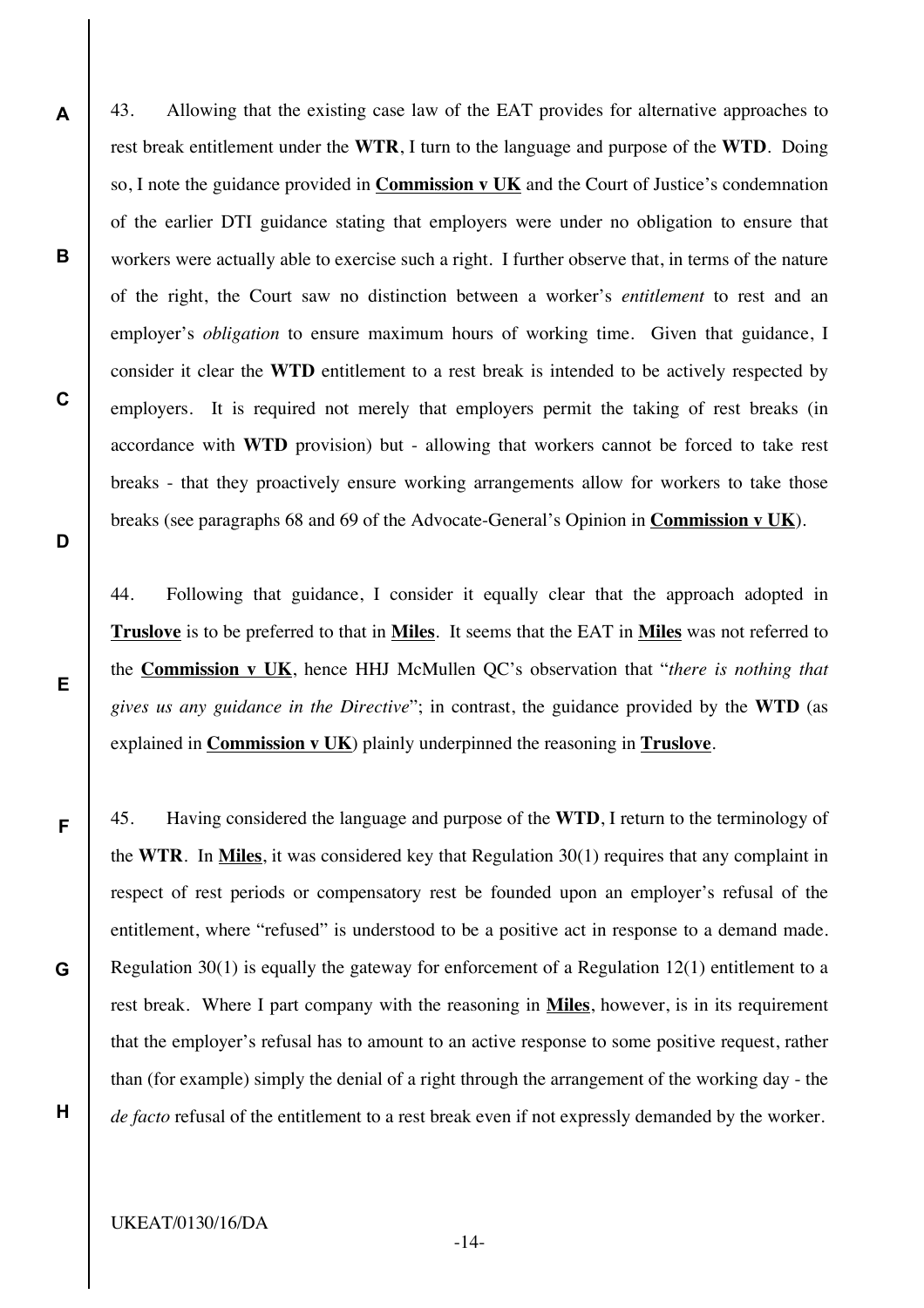46. Adopting, instead, the **Truslove** approach not only enables a real world protection of rights to rest breaks (see the concerns raised by the Advocate General in **Commission v UK** on this point, at paragraph 68; apposite given the Claimant's concerns in the present case, see paragraph 23 of the ET's Decision), but also provides for a straightforward construction of the phrase "*exercise any right*" that appears in the second part of Regulation 30(1). In **Miles**, the EAT stated that the language of Regulation 30(1) required "*two positive steps*", the first being "*exercise of the right*" and the second "*refusal of permission to do so*". Thus, the first step envisaged in **Miles** would not be the actual exercise of the right in question (in the present case, the entitlement to take a 20 minute rest break) but a demand by the worker to be able to exercise that right. That, however, is not the entitlement allowed by Regulation 12(1). Had the right to a rest break been made subject to the equivalent conditionality as the right to annual leave - requiring the prior giving of notice, see Regulation 15 **WTR** - the position might have been different: there would have been some basis for seeing the making of the request as the first step, per **Miles**. That, however, is not the case; the first step required in **Miles** adds a condition to the right to rest that is no part of the relevant Regulations.

47. Adopting an approach that both allows for a common sense construction of Regulation 30(1), read together with Regulation 12(1), and still meets the purpose of the **WTD**, I consider the answer is thus to be found in the EAT's Judgment in **Truslove**: the employer has an obligation ("*duty*") to afford the worker the entitlement to take a rest break (paragraph 32 **Truslove**). That entitlement will be "*refused*" by the employer if it puts into place working arrangements that fail to allow the taking of 20 minute rest breaks (**MacCartney**). If, however, the employer has taken active steps to ensure working arrangements that enable the worker to take the requisite rest break, it will have met the obligation upon it: workers cannot be forced to take the rest breaks but they are to be positively enabled to do so.

48. On that basis, I return to the ET's conclusion in the present case. The ET clearly considered it was bound by the reasoning in **Miles** and thus (notwithstanding its misgivings, see paragraph 27) did not allow for a refusal of the entitlement other than where there had been both a request on the part of the worker and a specific refusal of that request by the employer.

UKEAT/0130/16/DA

**A**

**B**

**C**

**D**

**E**

**F**

**G**

**H**

-15-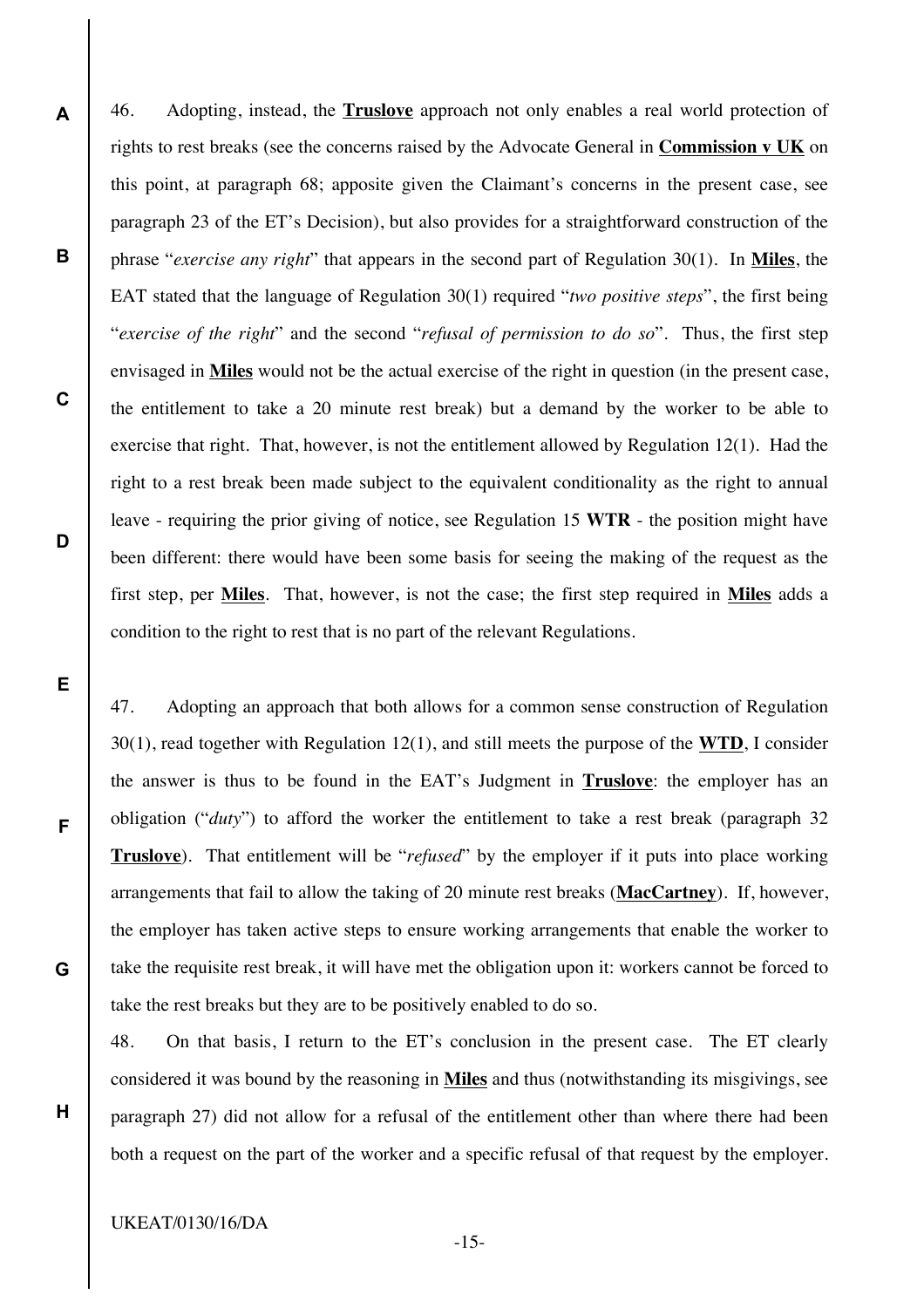For the reasons I have provided, I consider that gave rise to an error of approach, which renders the ET's conclusions unsafe and I allow the appeal on this basis.

49. The question then arises as to the disposal of the appeal. Given the findings of the ET, adopting the approach that I have concluded is correct, can I say that only one outcome is possible? I do not consider that I can. There were three separate periods in issue in this case and it is worth considering the possible outcomes in respect of each.

> 49.1. Prior to July 2012, the Respondent facilitated the taking of the requisite rest break by virtue of the incorporation of the half-hour lunch break into the working day (ET paragraph 17). Equally, however, it seems that many SQSs were simply too busy to take that break each day (paragraph 6) - did that, in fact, amount to a failure to allow the Claimant to exercise his entitlement?

> 49.2. The position initially seems clearer after July 2012: the Respondent might be seen to have denied the entitlement to a rest break given its expectation or instruction that SQSs were to work through, without a break, for eight hours (paragraph 21). That said, there was evidence at the grievance hearing that, even after the July 2012 email, the Claimant had been advised "*to take a meal break if he wanted one*" (paragraph 11). If that is right, was the Claimant in fact denied his entitlement?

> 49.3. Lastly, the ET accepted that the Claimant had protested against his working arrangements when he lodged his grievance in July 2014, and had, thereby, made a request that he be afforded his right to a 20 minute rest break (paragraph 22). Although Mr Engelman says the Respondent's refusal of that request can be implied, I am not sure that is correct, not least as I understand that the Claimant was off work on sick leave at that time. As for the position after the grievance had been determined, that was neither considered by the ET nor is it a matter that I

**A**

**B**

**C**

**D**

**E**

**F**

**G**